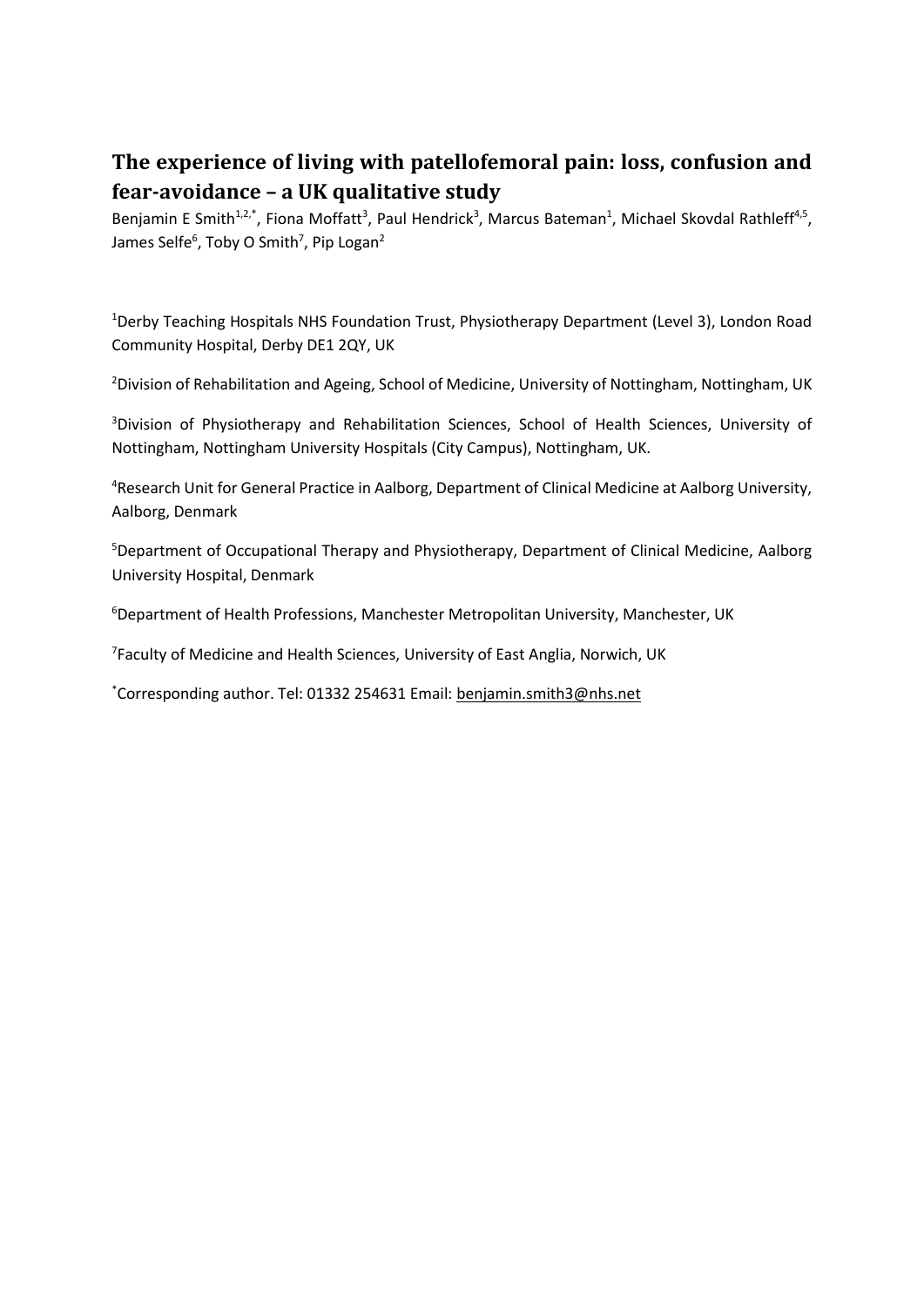# **Abstract**

#### **Objectives**:

To investigate the experience of living with patellofemoral pain.

### **Design:**

Qualitative study design using semi-structured interviews, and analysed thematically using the guidelines set out by Braun and Clarke.

### **Setting**:

A National Health Service (NHS) physiotherapy clinic within a large UK teaching hospital.

### **Participants:**

A convenience sample of ten participants, aged between 18 and 40, with a diagnosis of patellofemoral pain and on a physiotherapy waiting list, prior to starting physiotherapy.

### **Results:**

Participants offered rich and detailed accounts of the impact and lived experience of patellofemoral pain, including: loss of physical and functional ability; loss of self-identity; pain related confusion and difficulty making sense of their pain; pain related fear, including fear-avoidance and 'damage' beliefs; inappropriate coping strategies and fear of the future. The five major themes that emerged from the data were: (1) impact on self; (2) uncertainty, confusion and sense making; (3) exercise and activity beliefs; (4) behavioural coping strategies and (5) expectations of the future.

### **Conclusions:**

These findings offer an insight into the lived experience of individuals with patellofemoral pain. Previous literature has focused on pain and biomechanics, rather than the individual experience, attached meanings and any wider context within a sociocultural perspective. Our findings suggest future research is warranted into biopsychosocial targeted interventions aimed at the beliefs and pain related fear for people with patellofemoral pain. The current consensus that best-evidence treatments consisting of hip and knee strengthening may not be adequate to address the fears and beliefs identified in the current study. Further qualitative research may be warranted on the impact and interpretation of medical terminology commonly used with this patient group, for example, 'weakness' and 'patellar mal-tracking' and its impact and interpretation by patients.

### **Trial registration:**

ISRCTN 35272486

# **Article Summary**

### **Strengths and limitations of this study:**

- This is the first study to use a qualitative method of inquiry on the experience of people living with patellofemoral pain.
- Two authors independently coded all transcripts, and a clear, transparent and reproducible methodological approach was used in the thematic analysis.
- For pragmatic reasons a convenience sampling technique was used.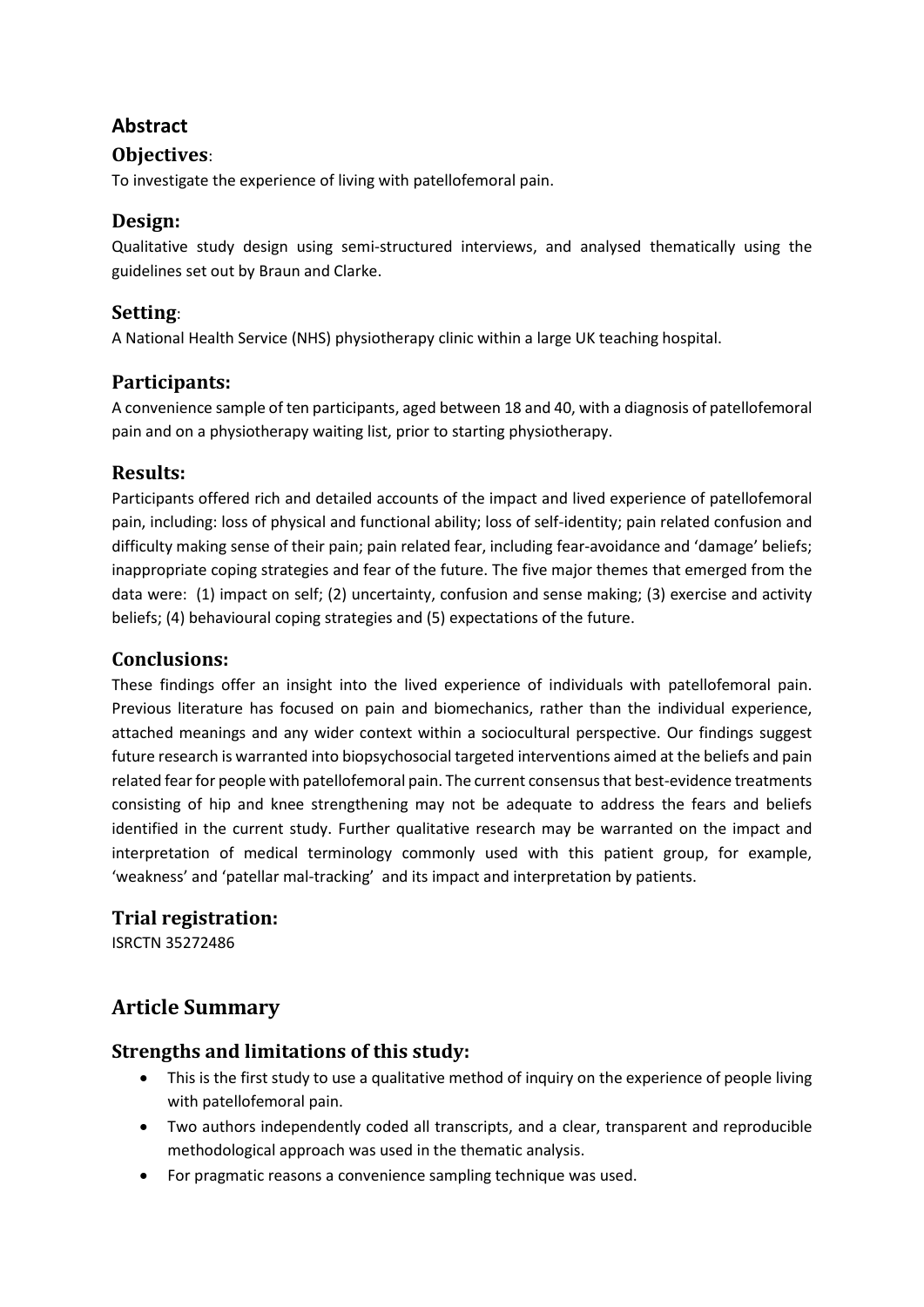#### **Introduction**

Patellofemoral pain (PFP) is one of the most common and costly forms of knee pain.<sup>[1-3]</sup> It has an estimated prevalence of 23% in the general population in the UK.<sup>[1]</sup> Symptoms typically include retropatellar or diffuse peripatellar pain, aggravated by activities that load the joint, such as climbing and descending stairs, squatting and running.<sup>[4]</sup>

Historically PFP has been labelled a "benign, self-limiting condition", that improves over time with little intervention indicated.<sup>[5]</sup> However, this belief has recently been challenged with data suggesting that the overall long-term prognosis for the majority of patients with PFP is poor.<sup>[6]</sup> Only one third of patients are pain-free one year after diagnosis,<sup>[6]</sup> and 91% still report pain and dysfunction four years post-diagnosis.<sup>[7]</sup> Quantitative data suggests that some patients withdraw from participation in physical activities,<sup>[8,9]</sup> and may develop associated psychological distress, such as fear-avoidance and catastrophising thoughts in relation to their knee pain.<sup>[10-12]</sup>

The biopsychosocial model of persistent pain has recognised that psychological factors, such as fear and catastrophising can, through changes to behaviour, modulate physiological responses to pain with the development and maintenance of persistent pain.<sup>[13-17]</sup> Psychological distress has been identified in low back pain and tendon pain populations through systematic reviews, <sup>[18,19]</sup> and qualitative methods in low back and shoulder populations,<sup>[20-22]</sup> however to our knowledge this has not been investigated in PFP. Advocates of qualitative research methods suggest that qualitative inquiry can disclose the experience of people with pain, and therefore be used to understand patient motivation, social engagement and provide a wealth of information about the sociocultural context to pain.<sup>[23,24]</sup> Contemporary models of persistent pain have identified the importance of thinking beyond muscles and joints,<sup>[25]</sup> and qualitative inquiry can provide an insight that may lead to development of ideas and hypothesis generation within the context of the biopsychosocial model of pain. No study using qualitative methods has been published regarding PFP. Therefore the aim of this study was to give a more detailed account of the experience of people living with PFP, seeking secondary care within the UK.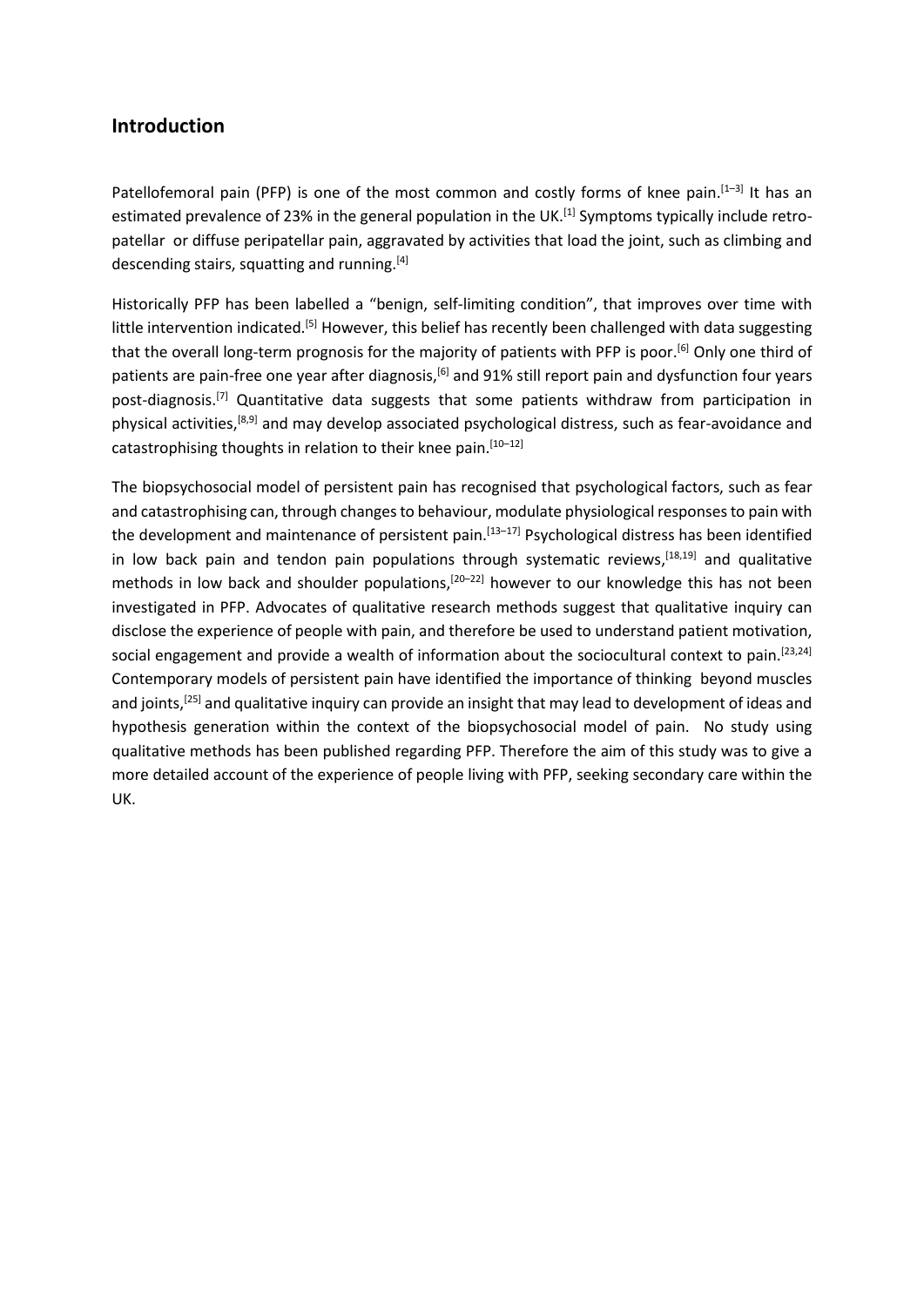#### **Method**

In order to address gaps in the literature this research focused on identifying themes within the participants' experience of living with PFP. A qualitative interpretive description design was chosen as an appropriate methodological approach.<sup>[26]</sup> Thematic analysis is the most appropriate method for this type of inquiry, as codes and themes can be created inductively to capture meaning and content without prior preconceptions allowing flexibility to generate a rich and detailed account of the data.<sup>[27]</sup>

In this study, data were analysed thematically using the guidelines set out by Braun and Clarke,<sup>[27]</sup> and was reported in line with the COnsolidated criteria for REporting Qualitative research (COREQ) checklist (see supplementary file 1).<sup>[28]</sup>

Braun and Clarke<sup>[27]</sup> describe a multi-stage approach to thematic data analysis; demonstrating clear distinction of the thematic approach, whilst allowing for the inherent flexibility in the process. They reasoned that a thematic analysis can be conducted from a both realist and constructionist paradigms, although with differing outcomes. A realist approach allows theories about individual motivation and meaning to be developed, since the epistemological position is that there is a unidirectional relationship between meaning, experience and language<sup>[27]</sup>. A constructionist perspective differs, as meaning and experience are socially produced and knowledge a human and social construct; therefore theories about individual motivation and meaning are inappropriate, and theories focus instead on sociocultural contexts<sup>[27]</sup>. This study did not set out to prove or disprove a hypotheses; it set out to generate new data from which an understanding of living with PFP might be developed. The authors wanted to take an epistemological position that recognises the experience at an individual level, and any meanings attached, whilst considering the wider context within a sociocultural perspective. Sitting central on the spectrum of realism and constructivism, this position is described as "contextualist" by Braun and Clarke<sup>[27]</sup>.

#### **Recruitment**

A convenience sample of ten participants with a diagnosis of PFP were recruited from an NHS physiotherapy waiting list. Based on similar studies of other musculoskeletal conditions, we anticipated this sample size would be sufficient to reach data saturation, and was agreed a priori.<sup>[22,29]</sup> Participants were initially contacted by mail and followed up by a telephone call (BES). Thirty four information sheets were sent out, and 24 potential participants were contacted by telephone; two could not make the interview before physiotherapy was due to start; five people physiotherapy had already commenced; one reported resolution of symptoms; and six declined to participate. Inclusion criteria were participants aged 18 to 40 with signs and symptoms of PFP, defined as: anterior or retropatellar pain reported on at least two of the following activities; prolonged sitting, ascending or descending stairs, squatting, jumping and running.<sup>[4]</sup> These were pre-screened during an initial telephone conversation. Exclusion criteria included: previous knee surgery; awaiting lower limb surgery; knee ligamentous instability; history of patellar dislocation; true knee locking or giving way; reasons to suspect systemic pathology, or acute illness; pregnancy or breast feeding; patellar or iliotibial tract tendinopathy; and those not able to speak or understand English. The exclusion criteria were screened prior to consent being taken (BES).

### **Data Collection**

Participants were offered interviews at their home, or in a hospital-based physiotherapy department; all opted to be interviewed at the hospital. On arrival the researcher (BES) introduced himself as a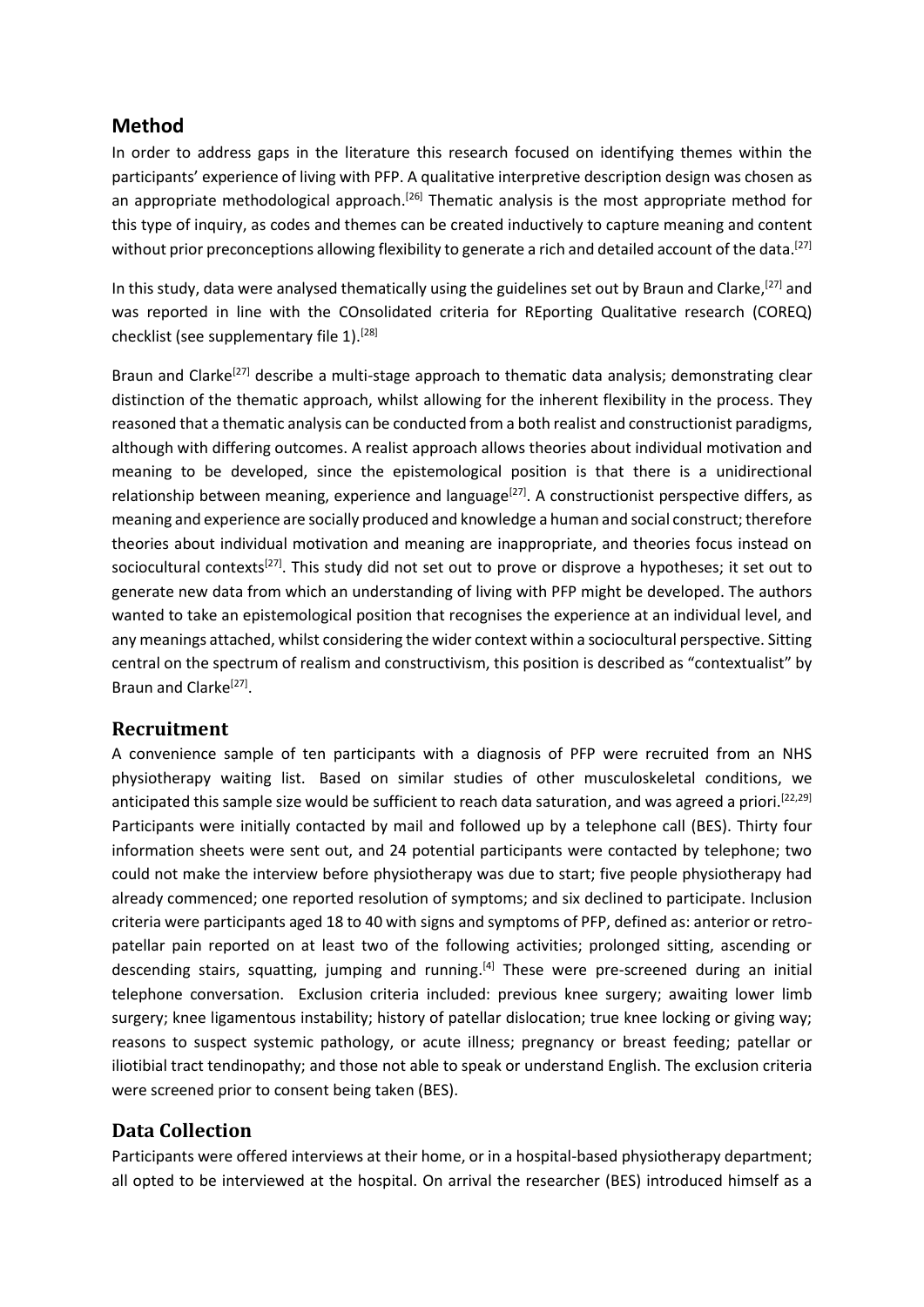physiotherapist working in that department, and also a researcher conducting a PhD. The researcher explained the aims of the study. Written consent and verbal consent was taken to start recording.

With reference to previous literature on low back pain, shoulder pain and tendon pain, <sup>[20-22]</sup> semistructured interviews were designed by the researchers using a topic guideline with prompts to explore participants' experience of: living with PFP; past healthcare management; their interpretation of causation of their pain; beliefs, attitudes and behaviour in relation to their pain and expectations for the future. The semi-structured interviews allowed for a flexible interview, in a two-way conversation, allowing new ideas to be developed as they were brought up.

The researcher also maintained a reflective journal, noting down initial thoughts and ideas after each interview.<sup>[22]</sup> This identified that early interviews raised issues about other (past and present) musculoskeletal pain, and specific coping strategies employed by participants for their PFP. These were therefore incorporated into subsequent interview schedules.

### **Data Analysis**

All audio files were collected and transcribed verbatim (BES). During transcription, initial thoughts and ideas were noted in the reflective journal. Audio files were listened to several times to check for accuracy, and transcriptions were read and re-read a number of times; this initial process of data familiarisation allowed for 'data immersion' by the researchers, and generation of preliminary ideas.<sup>[27]</sup> Data coding then identified and coded pertinent features of the data giving equal priority over the whole dataset. These steps were independently conducted by two researchers (BES & FM) who met to compare codes and develop agreement on the grouping of codes into themes. The generated themes were reviewed and refined, ensuring that they explained the data in relation to the coded data, and the whole dataset. The researchers then consulted on the final two stages; themes and sub-themes were named and defined to demonstrate a clear narrative, using compelling extracts as illustrations. Consideration was given to each theme individually, but also to how they related to the dataset as a whole and other themes.<sup>[27]</sup>

Data were organised and analysed using QSR International's NVivo 11. After ten interviews, it was determined by the researchers that data saturation had occurred as no new thoughts or concepts were generated in the later interviews.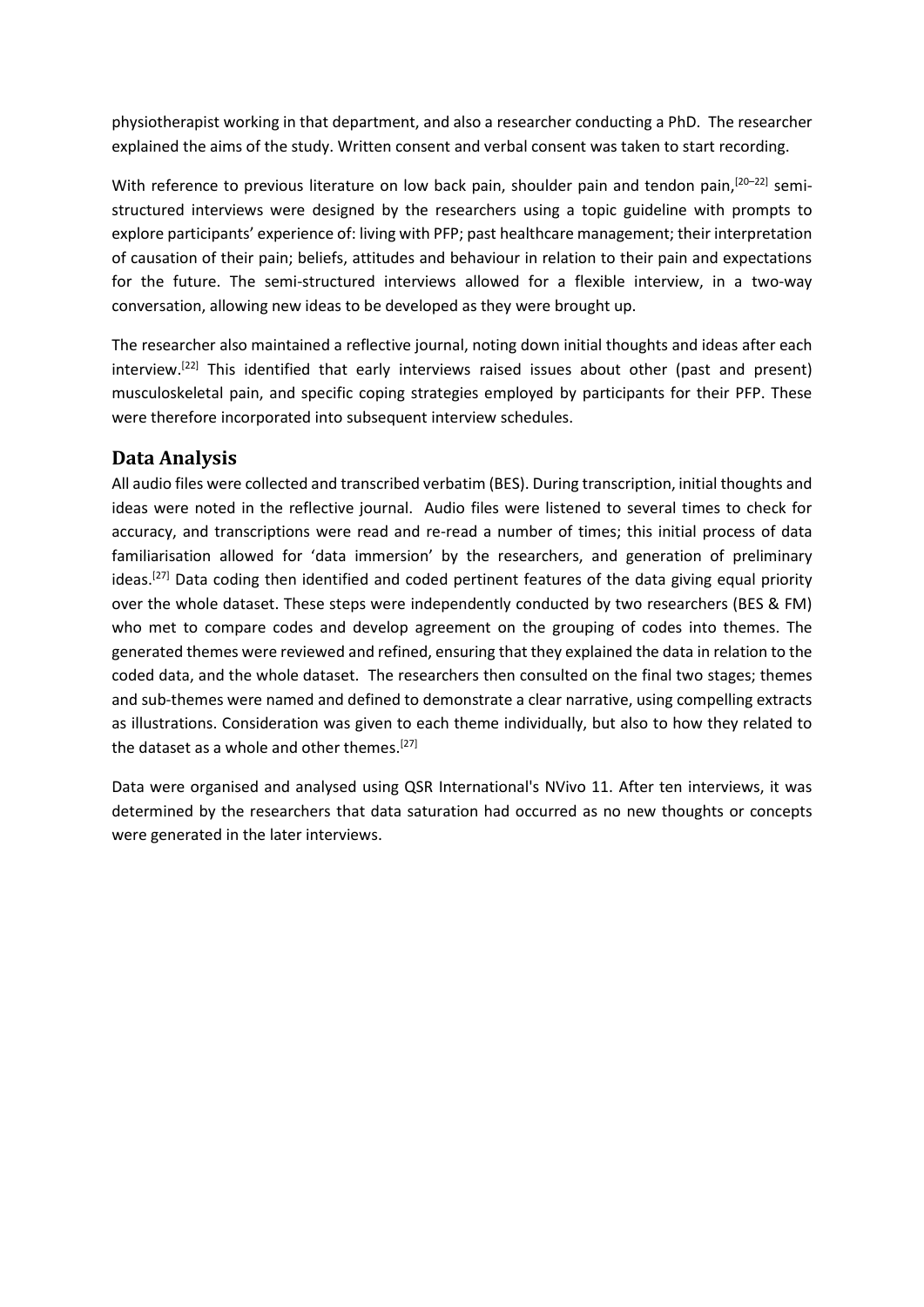#### **Results**

Participants ranged from 26 to 37 years of age (mean age 30.6), with a diagnosis of PFP for a mean duration of 78 months (range: 3 months to 16 years). For participants' characteristics see table 1. The interviews ranged from 13 to 43 minutes (mean time: 27 minutes).

| <b>Table 1 Characteristics of participants</b> |        |     |                                    |                              |  |
|------------------------------------------------|--------|-----|------------------------------------|------------------------------|--|
| Participant<br><b>Number</b>                   | Gender | Age | <b>Duration of</b><br>symptoms (m) | Type of<br><b>Employment</b> |  |
| $\mathbf{1}$                                   | F      | 26  | 60                                 | <b>Healthcare Worker</b>     |  |
| 2                                              | м      | 33  | 60                                 | <b>Builder</b>               |  |
| 3                                              | М      | 37  | 8                                  | Office worker                |  |
| 4                                              | F      | 26  | 192                                | <b>Healthcare Worker</b>     |  |
| 5                                              | F      | 34  | 36                                 | Office worker                |  |
| 6                                              | F      | 27  | 84                                 | Waitress                     |  |
| 7                                              | F      | 28  | 120                                | Technician                   |  |
| 8                                              | м      | 29  | 36                                 | Office worker                |  |
| 9                                              | F      | 36  | 3                                  | Office worker                |  |
| 10                                             | F      | 30  | 180                                | Office worker                |  |

F, female; M, male; m, months

The first theme that emerged from the data, impact on self, describes the participants' sense of loss, in relation to their self and self-identity. The further themes that emerged describe how the participants deal with this loss in a climate of uncertainty, how they understand or make decisions regarding exercise/activity and pain management, and how they prognosticate for the future. Data are presented to demonstrate the range and meaning to each theme.

#### **Theme 1: impact on self**

Participants offered rich and detailed accounts of the impact and lived experience of PFP. Loss of self and loss of self-identity was evident in the stories told by many of the participants in this study. Self and self-identity are different concepts about ways in which individuals evaluate and interpret themselves; they are nested elements that are shaped by the contexts of individual's lives, with direct influence on decisions and behaviours.<sup>[30]</sup> Self, in its broader sense, can be defined as one's individuality and process of making sense of the world around them; it is a cognitive structure that defines one's sense of worth.<sup>[31]</sup> Self-identity, however, is the cognitive structure of internalised meanings and expectations associated with one's position and role within a social network.<sup>[32]</sup>

Symptoms affected all participants' daily life, with pain being a pervasive and disruptive feature of their day, with resulting loss of physical ability:

*"I struggle at work, bending down to get bottom shelf and getting back up, I literally have to hold onto the table to pull myself up. I can't do it off just my knees." [P7].*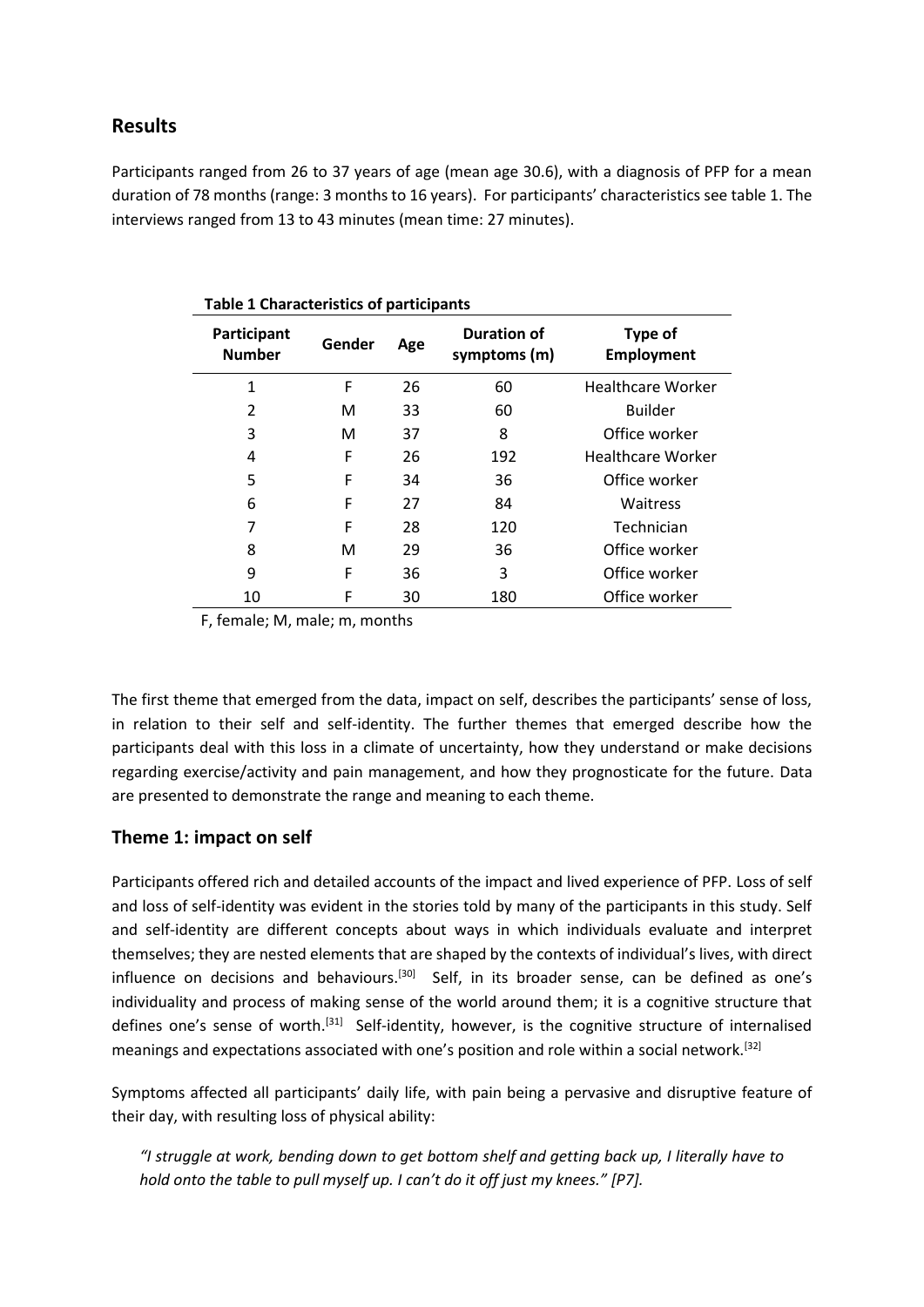*"Yeah, well, it's a pain really because I'm walking around. I'm very stiff with that leg. Going up the stairs, down the stairs at work, getting out of a chair, getting into the car." [P6].*

Several participants described the negative impact of PFP on their mental well-being, with subsequent loss of self-identity:

*"I would say the reason I got my horse was because I have mental health problems and so having a horse is my routine, structure, thing that I look forward to doing. The positive in my*  life. And having the knee problem makes that, makes that, not so effective. You can't do, what *I imagined I would be able to do." [P4].*

Physical activity has been identified as a key quality of life domain, and the one most affected among patients with persistent pain.<sup>[33]</sup> Loss of activities for these participants included: walking; exercise; driving; holidays; time with family and friends; playing with children; duties at work and kneeling. These loss of activities directly affected participants' role and position within their social network, triggering feelings of loss of self-identity. For example, a number of participants explained how PFP affected their work, and made them question their career aspirations:

*"I would say, it makes me like wonder, if I can do the job, not at this point but maybe when I get older and older, maybe I won't be able to do it". [P4].*

Judgemental attitudes from colleagues, friends or family, were described by a number of participants, with subsequent feelings of loss of self-identity, acting as moderators to low moods and feelings of premature ageing:

*"They're saying that I'm a grandma. They say, 'Yeah. If you were a horse, they'd put you down (laughter). Just joking me, but obviously, it has affected me in the way that I've had to go out of work to go over to get physio. And I have had this time off, so I don't know if they're a bit, 'Well, it's not that bad.' Because day-to-day I try to be as normal as I can." [P9].*

Loss of significant relationships has emerged as a key aspect of loss in previous studies of patients with persistent pain; [34–36] and disruption to important and meaningful relationships was a strong and common theme found in patients with PFP. For example:

*"I've missed out of things over the years, spending time with friends, spending time with family and that kind of thing, because I've not been able to do it." [P6].* 

As identified by the above extracts, PFP had a compelling and far reaching impact on the participants and their lives. The pain and its disruption to life; loss of self-identify; and loss of relationships were themes that emerged from the data.

### **Theme 2: uncertainty, confusion and sense making**

Confusion and sense making formed a central part in the lives of the participants, with a strong desire from all to elucidate the cause of their pain.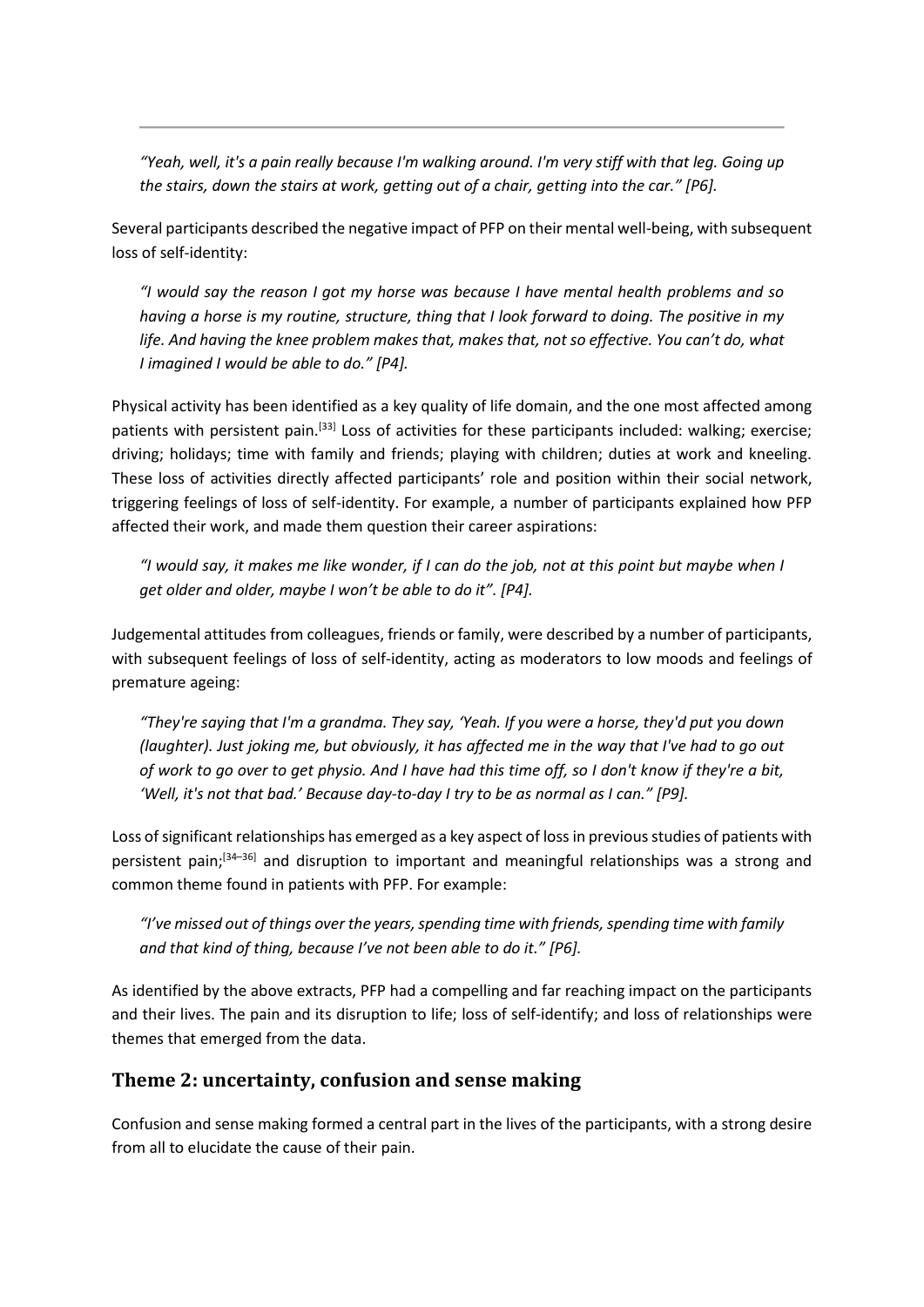*"If I could find out what it was that was causing the pain, then you hope it would be gone within a year. But because we don't really know what's caused it, it's kinda trial and error. So I don't really know." [P1].* 

The predominant focus of the participants' beliefs and attempts at making sense of their pain was that biomechanical factors were causative, with individuals trying to link these factors to the development and maintenance of their pain.

*"My running technique or, I'm not sure. I'm not sure about that. I'm not sure. I think that's one thing, maybe something to do with the running technique, or something, or something to do with that." [P8].*

Furthermore, confusion was also related to the episodic nature of the symptoms, with participants attempting to relate 'flare-ups' to the same biomedical factors.

A number of participants told stories of structural and biomedical beliefs becoming deep-rooted and established when reinforced. For example, one participant recounted multiple encounters with healthcare practitioners that influenced and reinforced her structural belief.

*"The work physio guy said to me that he thinks that my heels have maybe gone in which has then pulled my kneecap out of alignment. So instead of going smoothly over the joint where it's supposed to, that it's probably moving over the bone and that's the sharp pain that I'm feeling. Which did make sense because it, like I said, felt like I'd got a rock underneath my kneecap at some stage." [P9].*

Some participants remembered biomechanical focused diagnoses they had been given by a healthcare practitioner they had seen many years in the past; highlighting the power and lasting influence healthcare practitioners have on their patients. For example one participant remembered the diagnosis she had received from a healthcare practitioner over 10 years ago:

*"I had to go to the hospital once to have x-rays… I don't know if he [doctor] was trying to scare me into doing some exercise or something, but he basically said the only thing they could do is break both of my thighs and twist them a bit and then heal them back together. And it would take me years to get back to walking properly." [P4].*

Joint noises are a common feature of normal joint movement,<sup>[22]</sup> however participants commonly reported distress and confusion at joint noises, often finding healthcare practitioners' explanations inadequate.

*"It was the noise that was concerning me more than the pain. I'm used to hurting. I'm too small to play rugby for a start, and I'd been fighting for 20 years, so, erm, it's one of those, you get used to the pain, but it's just the noise. When you start, you sort of [say] no, that's not right." [P3].* 

This was in agreement with previous research, which identified negative emotions and inaccurate etiological beliefs with joint noises in patients with PFP.<sup>[37]</sup>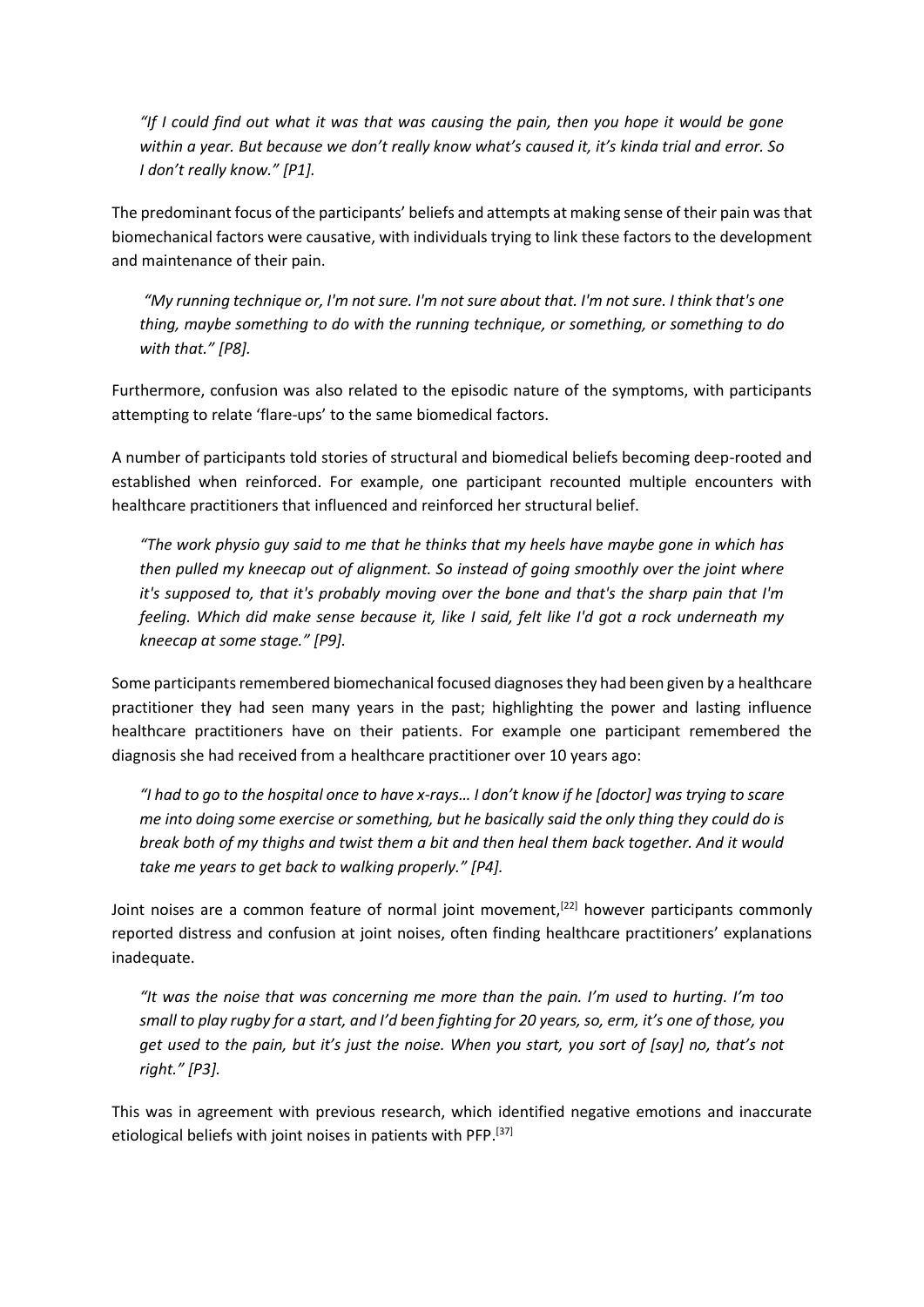Expressly linked to participants' confusion and need to find the cause of their pain was also a strong desire to pursue radiological imaging, and feelings of not being taken fully seriously by the healthcare profession when this was not forthcoming.

*"I want to know exactly what the problem is. Obviously, the doctor said, previously going back, they said tendonitis, and now they're saying it's runner's knee or whatever. But you know, it's still like, is that 100%, are you sure that's what it is? Because I was going to ask the doctor to send me for a MRI..." [P8].*

Previous research has linked poor outcomes with radiological imaging in populations with low back pain, suggesting an over use of imaging has a detrimental effect on outcomes.<sup>[38]</sup> There was one example of the resulting radiological findings compounding the confusion and distrust, for example Participant Six explained her feelings on a normal MRI finding as:

*"I mean I was a bit concerned, because they didn't turn around and say, you have hurt it, but it's not major but this is what you've done, but they didn't actually, they said nothing's wrong, take the knee brace off, and carry on. [I was] almost deflated, because I was like wanting to know why it was hurting, but they weren't explaining any of that to me. So it's a bit like, difficult." [P6].* 

Another participant's story demonstrates the negative impact of discordance between healthcare practitioners' diagnosis and advice, further compounding confusion and mistrust:

*"Well, it makes you wonder then which one to believe, because I'm like, 'Well okay, he's told me not to do anything until I'm pain-free, because he doesn't want me to aggravate it,' but when, when I came here, and obviously they said that it would probably be best to start putting an impact on it again … " [P9].*

The sense-making processes that participants described were established from past experience of healthcare treatment, past experience of pain and cultural beliefs around structure and pain.

### **Theme 3: exercise and activity beliefs**

All participants identified specific beliefs regarding barriers to exercise and activity. These were informed by factors relating to: diagnosis uncertainty; cultural beliefs around pain; fear-avoidant behaviours and the iatrogenic effect of healthcare.

Diagnosis uncertainty, contributed to participants' beliefs regarding exercise and activity. In particular, it underpinned a dilemma regarding the relationship between activity and potential harm:

*"It's 'are you making it worse?' And that's the crux of it really. As I'm doing it and thinking, 'if this is hurting, should I really be doing this, or shall I pack this in and do something else?' But it's the not knowing …" [P5].* 

Cultural beliefs around pain being a direct sign of tissue damage was evident in a large proportion of the participants' narratives, resulting in negative behaviour towards exercise and activity.

*"…with me it's always been, if something hurt it because your body's telling you if you do that you're going to cause more injury. You'll make things worse." [P6].*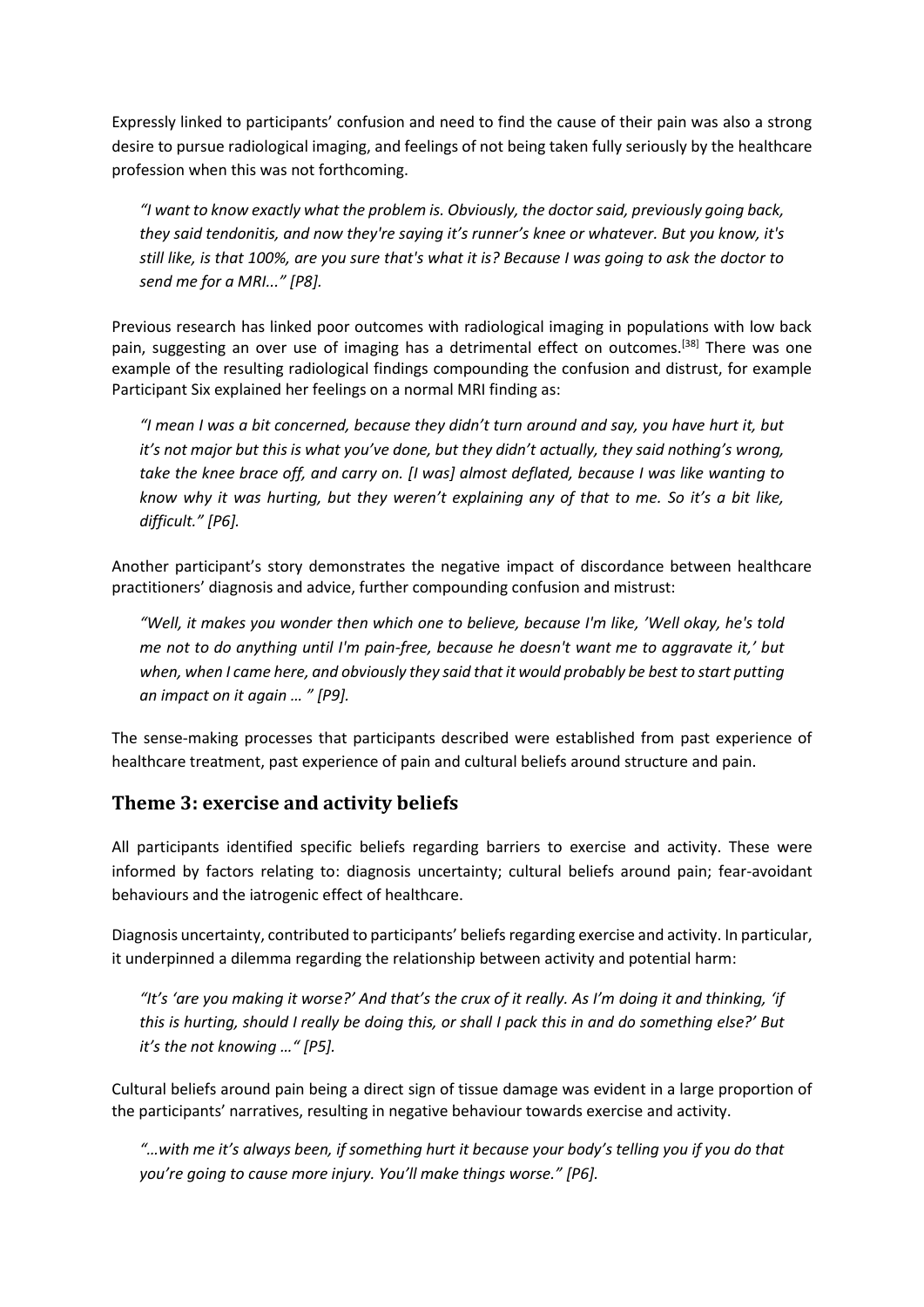Associated with the cultural beliefs on pain and damage was the resultant fear-avoidant behaviour. Participants, frequently contradicted themselves however; many participants would express the sentiment that they would not let the pain stop them from doing what they wanted to do, yet demonstrated clear activity withdrawal.

*"So for example, we went to [holiday resort] last year; on your feet all day, walking miles and miles, I would be, like, in tears by the end of the day. I wouldn't let it stop me the next day because I would be, like, I'm doing this" [P4].*

*"When I was in [holiday resort]; a couple of days I didn't go out and I stayed back at the hotel. Because I couldn't do it, I needed to rest." [P4].*

A predominant sub-theme was the association of sport and exercise, even in the absence of pain, as a potential precursor to future joint pain and 'damage'. Some participants attributed their current PFP to past sporting activities, despite no obvious mechanisms of injury.

*"Yeah. Obviously it stems from doing long distance running." [P7].*

A number of participants discussed the direct impact of healthcare practitioner's advice and diagnosis labelling on their exercise and activity levels, suggesting an iatrogenic effect of healthcare for PFP patients.

*"I have been told by doctors before I shouldn't run because it would jar my knee and shouldn't run or walk on an uneven surface because it will wonk my knee from side to side."* [P4].

*"But then when I started the physio at work and he told me that I shouldn't walk or that I shouldn't swim because he just wanted to obviously manipulate it and get me pain-free before I did anything that could possibly aggravate it. So I stopped." [P9].*

This theme identified a number of beliefs associated as a barrier to activity and exercise engagement. These included diagnosis uncertainty; cultural beliefs around pain; fear-avoidant behaviours and the iatrogenic effect of healthcare.

### **Theme 4: behavioural coping strategies**

A central coping strategy for participants of this study was the concept of rest. Many of them associated rest, and avoidance of activity, with the idea that time was necessary for the healing process, and that aggravating activities should be avoided.

*"I try, obviously, sit down as much as I can." [P4].* 

One participant expressed an expectation that healthcare professionals would advise him not to continue with activity and exercise:

*R: So you think physios would say no [to keep physically active]?*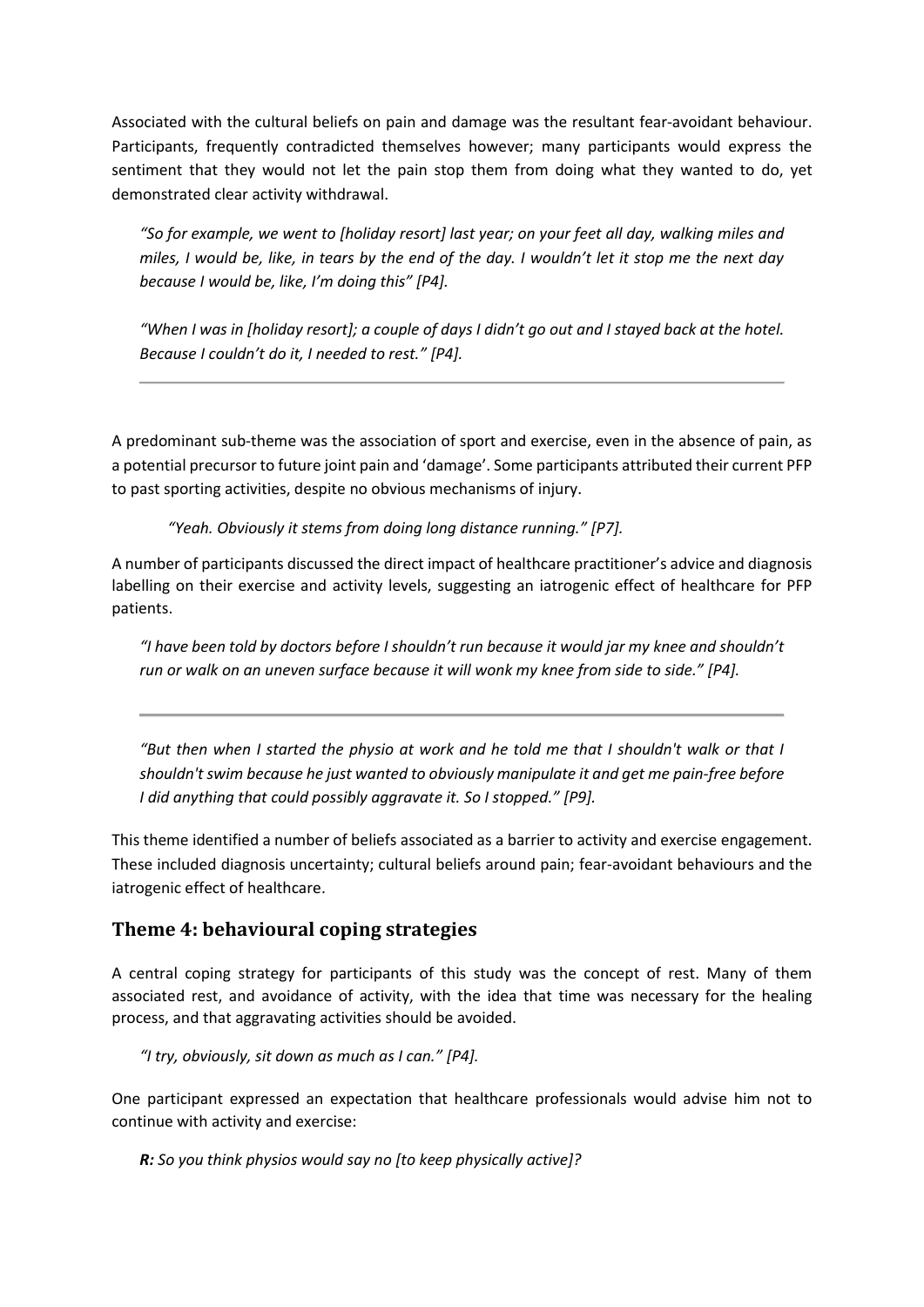*P8: Physios would probably say no. Yeah, you shouldn't do it.*

Another common coping strategy was postural adjustments; participants often talked of preferred sitting positions in relation to knee flexion.

In keeping with previous research on the high levels of analgesic use in patients with PFP,<sup>[7]</sup> a common narrative shared with participants was the use of analgesics, with some acknowledging they were not effective.

*"I have had some strong painkillers from the doctors. They gave me some naproxen and some codeine to manage it when it was at its worst but I try not to take them." [P9].*

The use of knee supports was also common in the self-management strategies employed by the participants.

*"If it hurts, it hurts. I'll try and strap my knee up. Because if I know I'm going harder in like gym classes, I'll strap my knees up before I go. And then when I get too much pain, I'll stop the exercise." [P10].*

#### **Theme 5: expectations of the future**

A number of participants expressed views, which could be contextualised as an external locus of control, with expectations of passive physiotherapeutic treatment options.

*"I would presume manipulation of muscles groups, joints and tendons." [P3].* 

Even though the majority of participants expressed negative views about the future, they all expressed a desire to be pain free, over and above any functional improvements.

*R: With the physio, what would you class as a success?*

*P8: Getting rid of the pain.*

Nine of the ten participants held negative beliefs about the future; particularly in relation to prognostic prediction following their referral to physiotherapy.

*"But then when I'm going up the stairs and it hurts it does concern me that it's going to be every day for the rest of my life I'm going to be struggling to walk upstairs. And then I think about getting old, and I think I'm going to end up with a stair lift and living downstairs and that sort of thing." [P1].*

*" [the pain is] definitely preying on my mind. Is it gonna stop me from going into the police, is that gonna stop me doing the things I want to do later on in life? So yeah, it does prey on my mind a little bit." [P6].* 

Central to their negative beliefs about the future and their prognosis was low self-efficacy. Participants felt they had very little control over their symptoms.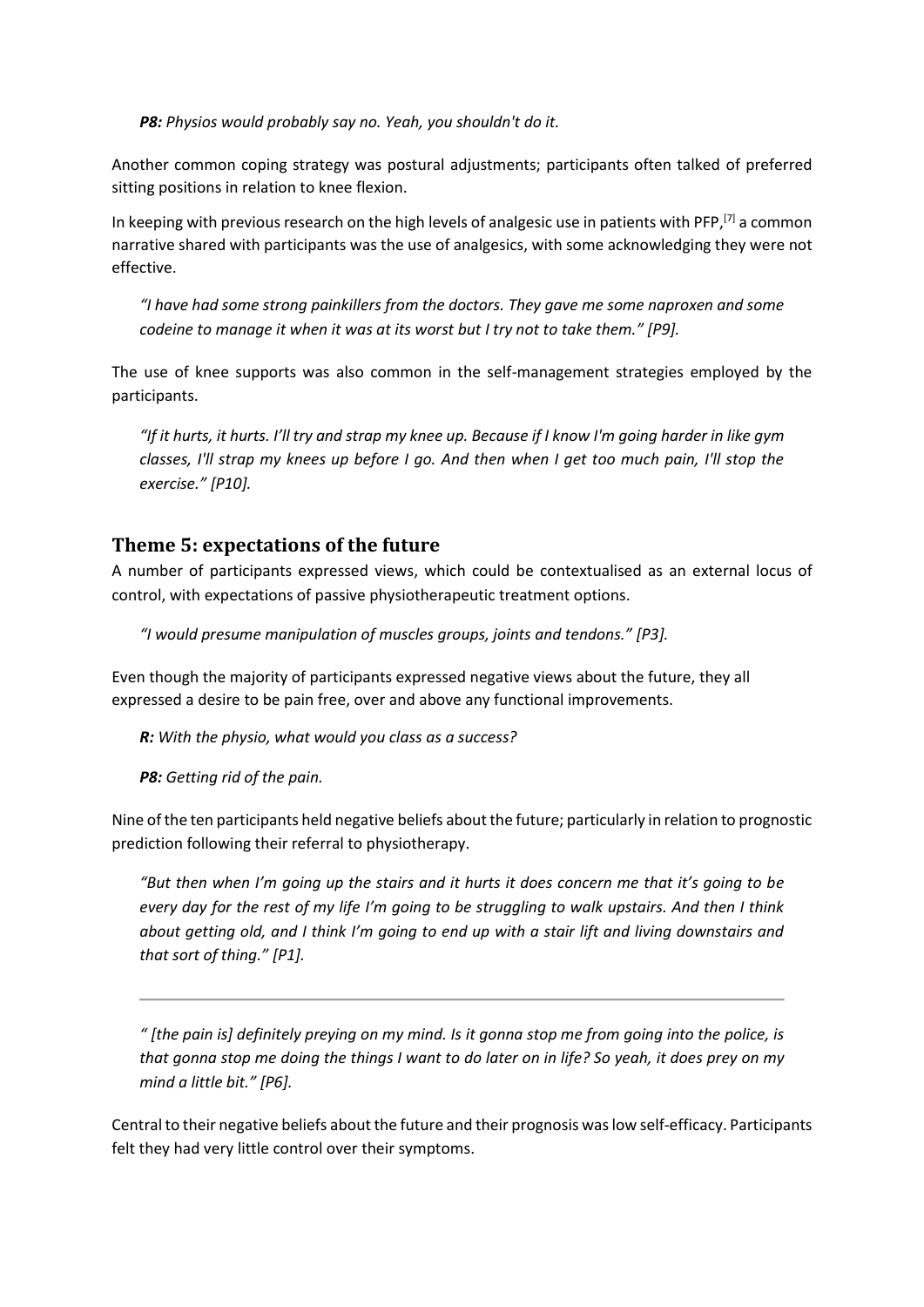*"[In] my head, my thought process is I just hate it. Do an operation. Get rid of it. In my head, and obviously not being from the medical profession, but I'm just like, "Just get rid of the pain however it can be done." [P8].*

*"Yes, I'm 37 now and they feel older than that. You just get that feeling, don't you, I've bounced back from lots of injuries before but this is the one that is making me think. You know, when this gets cold I can feel it, and thinking there's already arthritis there, I'm in trouble, it sets the brain going." [P3].* 

Low expectation of physiotherapy, and past physiotherapy failed treatments were also a core theme within future expectations.

*R: Have you got any expectations of what might happen when you walk in to see the physio?*

*P10: I expect them to turn around and say physio can't help.*

*"When I did get the physiotherapy it kinda didn't really do anything anyway. So it just made me think, it's pointless, 'cause they was trying to remove the fluid from out my knee, that like I say, made it worse to begin with. She did say your knees will feel sore, but it went back to how it was anyway, so, it just seemed like a pointless process." [P7].*

There was one exception, with one participant having positive outlook to the future and their physiotherapy referral.

"*Oh yeah, I think it will get better. Yeah, I'd go for the better option." [P9].*

The main sub-themes that emerged under the future were: beliefs that their pain will get worse; external locus of control with regards to treatment; low self-efficacy; poor opinion of physiotherapy and previous failed physiotherapy treatments and an overwhelming desire to be pain free, over and above any practical goals for rehabilitation.

### **Discussion**

### **Main Findings**

Quantitative research methodologies dominate the literature for PFP. This is the first study to use a qualitative method of inquiry to gain data on the experiences of people living with PFP. The five major themes that emerged from the data were: (1) impact on self; (2) uncertainty, confusion and sense making; (3) exercise and activity beliefs; (4) behavioural coping strategies and (5) expectations of the future.

A key finding of this study is that loss of physical ability is profound and considerable, and plays a significant role in participants' lives; despite previous research suggesting that PFP is a benign and self-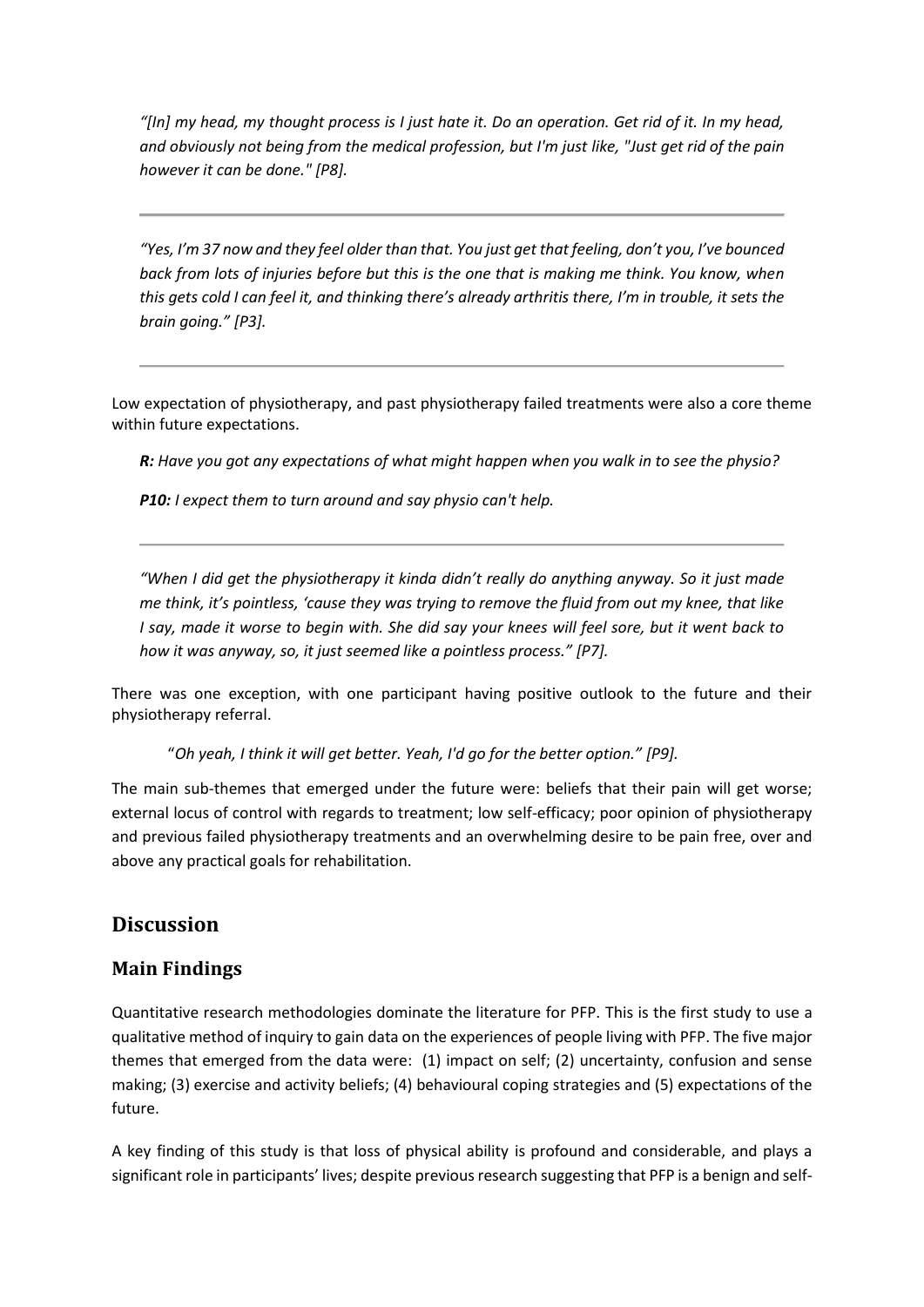limiting condition.<sup>[5]</sup> An inability to continue with significant and meaningful activities has been identified as a cause of anxiety in people with persistent pain.<sup>[39]</sup> Persistent pain interrupts behaviour and a person's self-identity by affecting a sense of who they are, and what they might become.<sup>[40]</sup> As a result, lives are socially and environmentally restricted by persistent interruptions, or an inability to complete, or even attempt important tasks and activities.<sup>[40]</sup> With changes and loss of participants' position and role, for example with employment or family duties, the internalised meanings and expectations associated with one's self-identity is further threatened.<sup>[32]</sup>

Participants expressed intense confusion around their pain and symptoms. For instance, the causative reasons were elusive and troubling, as too was the ability to predict and control the pain intensity; and any attempts that participants made at understanding were firmly within the biomechanical sphere of reasoning. An inability to make sense of pain, and the process associated with sense-making and pain-related fear has been proposed in low back pain populations.<sup>[41]</sup> Previous research has identified that an inability to make sense of pain places 'lives on hold', [42] and may lead to more 'catastrophising'. [43]

There remains scientific debate and uncertainty around the underlying aetiology of PFP,<sup>[44]</sup> and there is a large variation in the way PFP is managed by physiotherapists in the UK.<sup>[45]</sup> The majority of participants in this study had previous experience of healthcare management for PFP suggesting that variation in healthcare treatment may have a negative impact on the patients' lived experience. Historically the biomedical model of pain establishes a direct relationship between tissue structure and pain, [46] and participants characteristically attributed their pain to structure and/or anatomical problems. However several studies have recently demonstrated that structural abnormalities of the patellofemoral joint on Magnetic Resonance Imaging (MRI) are not associated with PFP.<sup>[47,48]</sup> Three participants had no previous healthcare management for PFP, but nevertheless gave a biomechanical/structural cause for their pain; all three had previous physiotherapy for other pain conditions, including back, hips and ankles. This may suggest that exposure to biomechanical approaches to the management of musculoskeletal pain in general could, potentially, have a carryover to other locations of pain, with a negative effect.

The iatrogenic effect of healthcare is an emerging field of research in the low back pain population  $[38,49]$ . This study is the first to find such a theme in patients with PFP. These findings are consistent with recent research that showed that the majority of UK physiotherapists would advise their patients not to continue with exercises if they experienced any pain.<sup>[45]</sup> The fear-avoidance model of pain is a well-established with patients with persistent pain, particularly persistent low back pain;<sup>[17]</sup> additionally research has shown that fear-avoidance behaviour may also exist with clinicians.<sup>[25,45,50]</sup> The central concept of the model is cognitions and emotions that underpin fear of the pain; fears about potential physical activities exacerbating the pain and further 'damaging' bodies. The fear leads to safety seeking behaviours and hypervigilance that paradoxically maintains or exacerbates the pain and disability.<sup>[22]</sup> In contrast, if pain is perceived in a non-threatening way patients are likely to maintain physical activity levels, through which recovery can be achieved.<sup>[51,52]</sup> All of the ten participants in this study described fear-avoidant behaviour at some stage of their interview. This is the first study, which we know of, that identifies this behaviour in patients with a diagnosis of PFP.

Patellofemoral pain is often described as an 'overuse' injury,<sup>[53]</sup> and these data seem to be consistent with the patients' belief and behaviour with a definition more aligned with the English language meaning of 'overuse'. Contemporary thinking in relation to injury risk challenges the idea that PFP is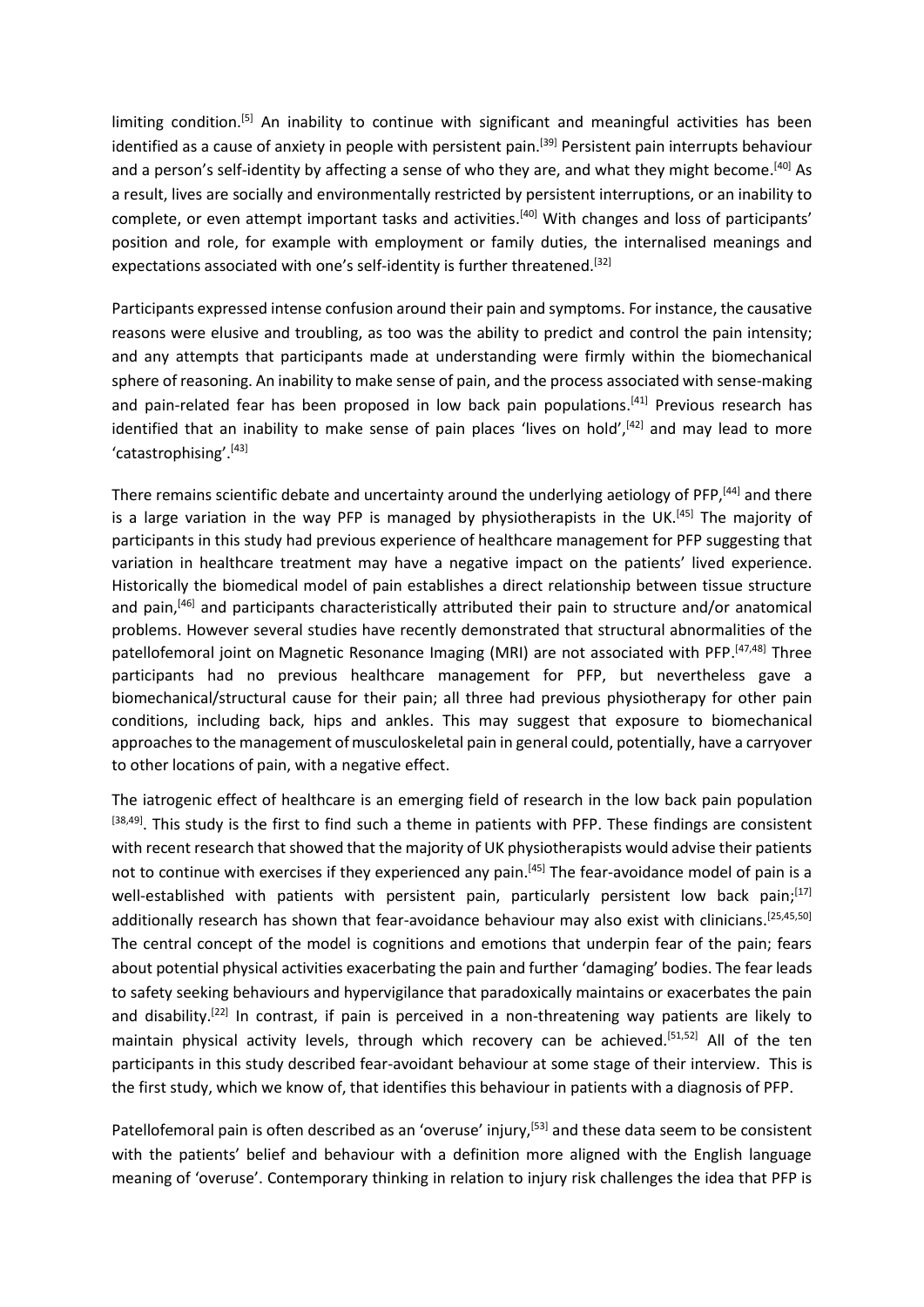simply an 'overuse' injury, with evidence suggesting that persistent and long-term under-use may be a risk factor, with consistent exposure to tissue load being considered one method of management. [54] The fear-avoidant behaviours revealed within this study would therefore be seen as negative pain behaviour, with long-term detrimental consequences.

A key finding of this research is the low expectation for the future and low self-efficacy demonstrated by the majority of the participants that could be conceptualised as 'catastrophising'. Catastrophising is conceptually within the same model of pain behaviour as fear-avoidance, with largescale overlap.<sup>[19]</sup> Low self-efficacy, fear of the future and catastrophising is a common finding in patients with persistent pain.<sup>[24,55]</sup> The National Institute of Health and Care Excellence describes pain as a complex biopsychosocial issue, associated with expectations, self-efficacy, mood and coping abilities.<sup>[56]</sup> In addition, it has been shown that self-efficacy is a strong predictor of successful outcome, irrespective of the intervention delivered, for patients with persistent pain; suggesting that rehabilitation programmes for persistent musculoskeletal pain should be designed with the aim of improving selfefficacy.<sup>[57]</sup>

### **Clinical and research implications**

This study established that a sample of patients with PFP demonstrated: pain-related fear, such as fear-avoidance; damage beliefs; difficulty with making sense of their pain; low self-efficacy and fear of the future.

The current consensus that best evidence treatments consisting of hip and knee strengthening may not be adequate to address the fears and beliefs identified in the current study. Future studies are needed to explore biopsychosocial targeted interventions for this population, particularly in relation to pain experienced by patients during exercise, followed by efficacy and effectiveness trials. Interventions may be patient education packages and self-management strategies targeting selfefficacy and physical activity. Furthermore, future qualitative work will be beneficial to understand the role of medical terminology commonly used with this patient group, for example, 'weakness' and 'patellar mal-tracking',<sup>[45]</sup> and its impact and interpretation by patients.

#### **Study limitations and strengths**

Two authors independently coded all transcripts, and this study employed a clear, transparent and reproducible methodological approach to data analysis. The authors make it clear that their clinical and research experience lie within the biopsychosocial framework of musculoskeletal pain and this study forms part of a larger body of research looking at pain education, self-management strategies and exercise interventions for individuals with PFP.<sup>[58]</sup> It is worth noting that the interviewer made it explicit to the participants that he was a physiotherapist working in the department conducting the research; indeed a number of them did proceed to ask clinical questions about their condition, highlighting a power dynamic between the interviewer and participant. Furthermore, it is important to note that recruitment took place in the same department that the researcher was working as a physiotherapist. This may, is part, have influenced participants' inclination to take part, and also their responses.

The main limitation of this study is that for pragmatic reasons a convenience sampling technique was used. It is possible that this sample may differ from other samples within the UK, and how representative these findings are to the greater population of individuals with PFP is unknown. A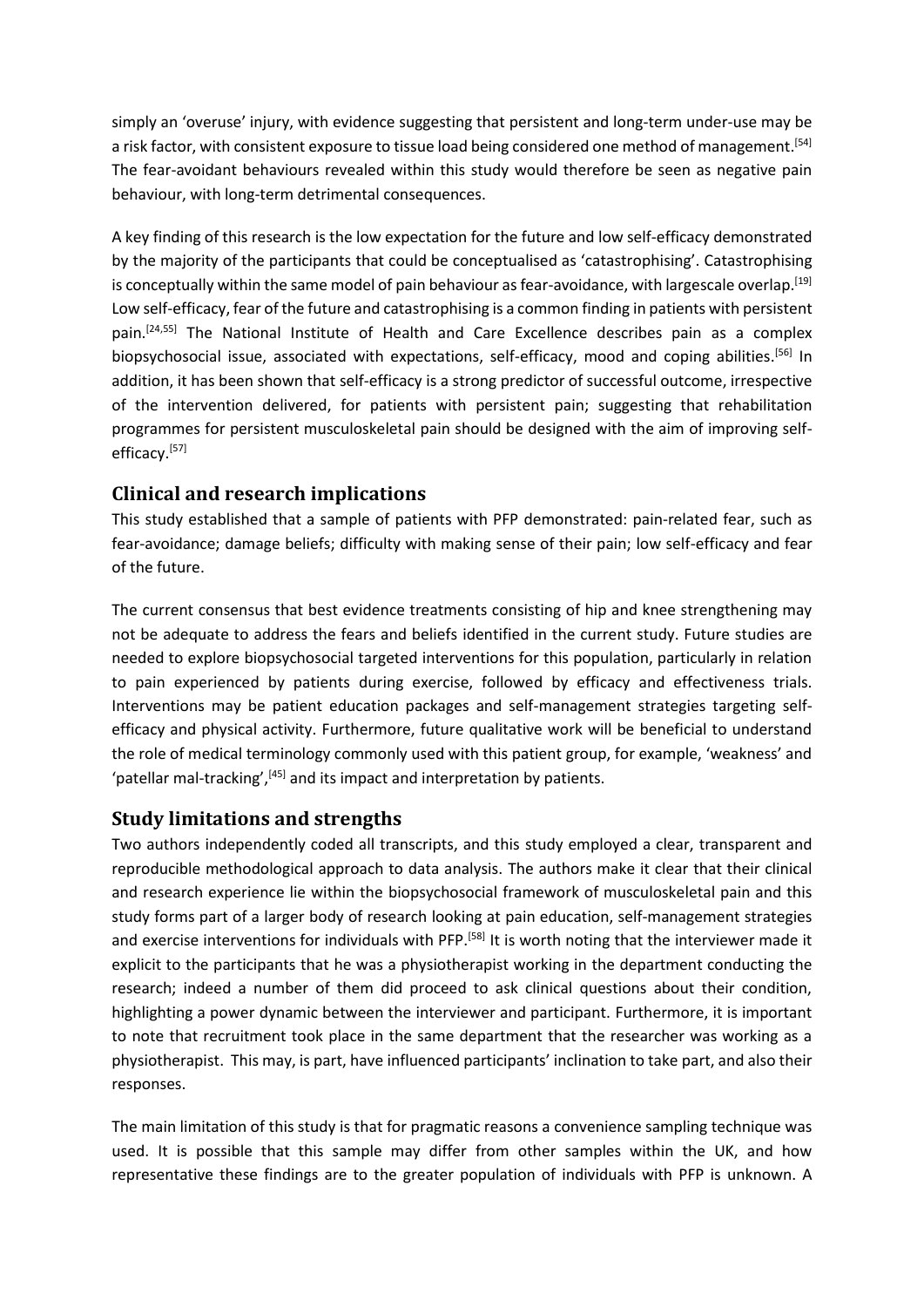purposive sampling technique may have better represented sociodemographic groups, or targeted identifiable subgroups.

# **Conclusion**

These findings offer an insight into the experience of individuals living with PFP. Previous literature have focused on pain and biomechanics, rather than the individual experience, attached meanings and any wider context within a sociocultural perspective. The participants provided rich and detailed narratives of loss of physical and functional ability; loss of self-identity; pain related confusion and difficulty making sense of their pain; pain-related fear, including fear-avoidance and 'damage' beliefs; inappropriate coping strategies and fear of the future. Our findings suggest future research is warranted into biopsychosocial targeted interventions and the impact and interpretation of medical terminology.

## **Authors' contributions**

BES was responsible for conception and design, compiling the interview schedule, interviewing, transcribing, coding, analysis and interpretation, drafting and revising the manuscript. FM was responsible for conception and design, compiling the interview schedule, coding, analysis and interpretation, drafting and revising the manuscript. PH, MB, JS, MR, TS and PL were involved in conception and design, interpretation and reviewing revisions to the manuscript. All authors have read and approved of the final manuscript.

# **Funding**

This report is independent research arising from a Clinical Doctoral Research Fellowship, Benjamin Smith, ICA-CDRF-2015-01-002 supported by the National Institute for Health Research (NIHR) and Health Education England (HEE). The views expressed in this publication are those of the author(s) and not necessarily those of the NHS, the NIHR, HEE or the Department of Health.

### **Competing interests**

The authors declare that they have no competing interests.

### **Ethics approval**

This study was approved by the West Midlands - Black Country Research Ethics Committee (16/WM/0414).

# **Availability of data**

Quotations and further details are available from Benjamin Smith at [benjamin.smith3@nhs.net](mailto:benjamin.smith3@nhs.net)

# **Supplementary Data**

Data supplement 1 – Code Book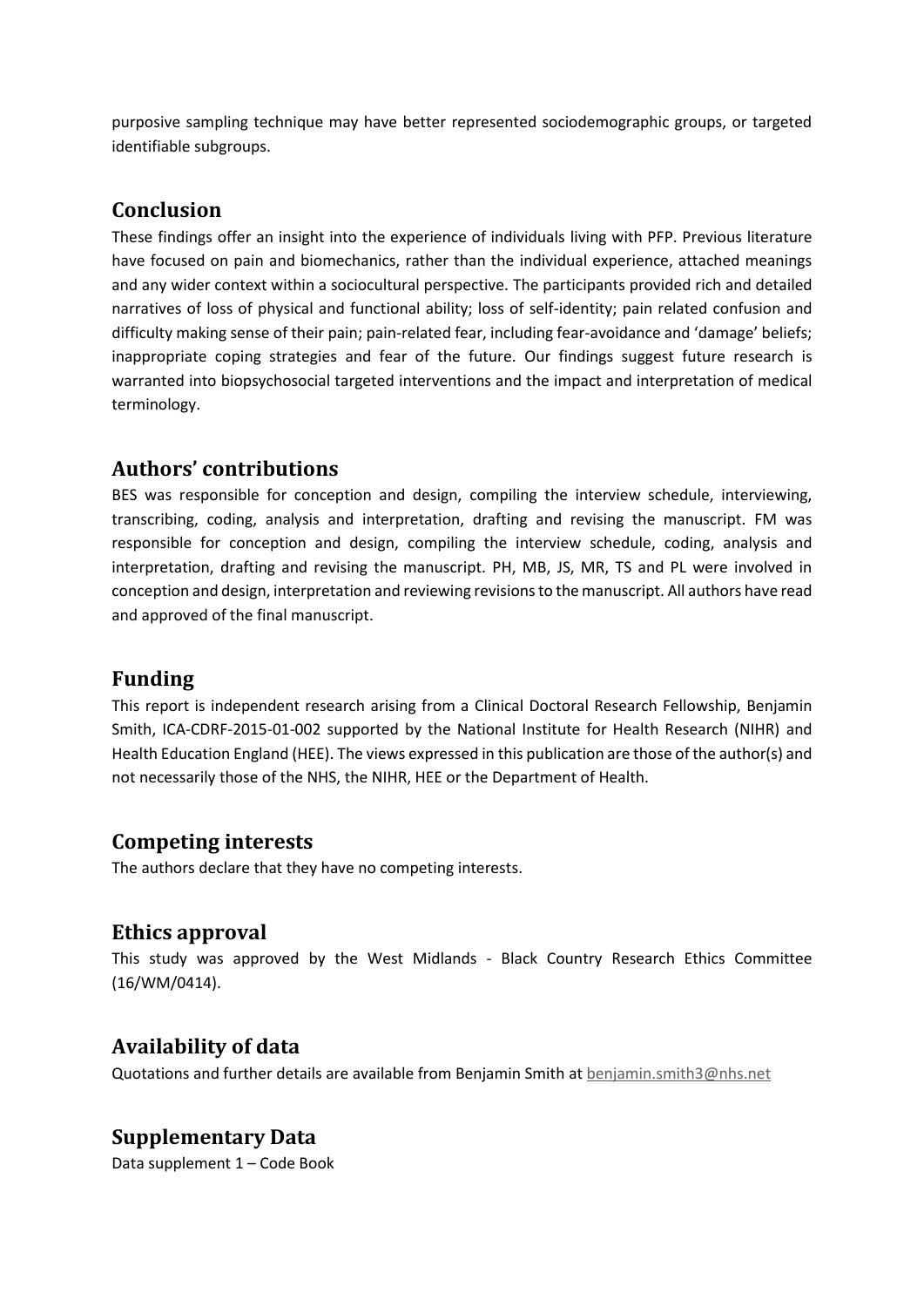# **References**

- 1 Dey P, Callaghan M, Cook N, *et al.* A questionnaire to identify patellofemoral pain in the community: an exploration of measurement properties. *BMC Musculoskelet Disord* 2016;17:237. doi:10.1186/s12891-016-1097-5
- 2 Urwin M, Symmons D, Allison T, *et al.* Estimating the burden of musculoskeletal disorders in the community: the comparative prevalence of symptoms at diVerent anatomical sites, and the relation to social deprivation. *Ann Rheum Dis* 1998;57:649–55.
- 3 Jordan KP, Kadam UT, Hayward R, *et al.* Annual consultation prevalence of regional musculoskeletal problems in primary care: an observational study. *BMC Musculoskelet Disord* 2010;11:144. doi:10.1186/1471-2474-11-144
- 4 Crossley KM, Stefanik JJ, Selfe J, *et al.* 2016 Patellofemoral pain consensus statement from the 4th International Patellofemoral Pain Research Retreat, Manchester. Part 1: Terminology, definitions, clinical examination, natural history, patellofemoral osteoarthritis and patientreported outcome m. *Br J Sports Med* 2016;50:839–43.
- 5 Sandow MJ, Goodfellow JW. The natural history of anterior knee pain in adolescents. *J Bone Joint Surg Br* 1985;67:36–8.
- 6 Collins NJ, Bierma-Zeinstra SMA, Crossley KM, *et al.* Prognostic factors for patellofemoral pain: a multicentre observational analysis. *Br J Sports Med* 2013;47:227–33. doi:10.1136/bjsports-2012-091696
- 7 Stathopulu E, Baildam E. Anterior knee pain: a long-term follow-up. *Rheumatology (Oxford)* 2003;42:380–2.
- 8 Rathleff MS, Rasmussen S, Olesen JL. Unsatisfactory long-term prognosis of conservative treatment of patellofemoral pain syndrome. *Ugeskr Laeger* 2012;174:1008–13.
- 9 Smith BE, Hendrick P, Logan P. Patellofemoral pain: Challenging current practice A case report. *Man Ther* 2016;22:216–9. doi:10.1016/j.math.2015.09.002
- 10 Doménech J, Sanchis-Alfonso V, López L, *et al.* Influence of kinesiophobia and catastrophizing on pain and disability in anterior knee pain patients. *Knee Surgery, Sport Traumatol Arthrosc* 2013;21:1562–8. doi:10.1007/s00167-012-2238-5
- 11 Piva SR, Fitzgerald GK, Wisniewski S, *et al.* Predictors of pain and function outcome after rehabilitation in patients with patellofemoral pain syndrome. *J Rehabil Med* 2009;41:604–12. doi:10.2340/16501977-0372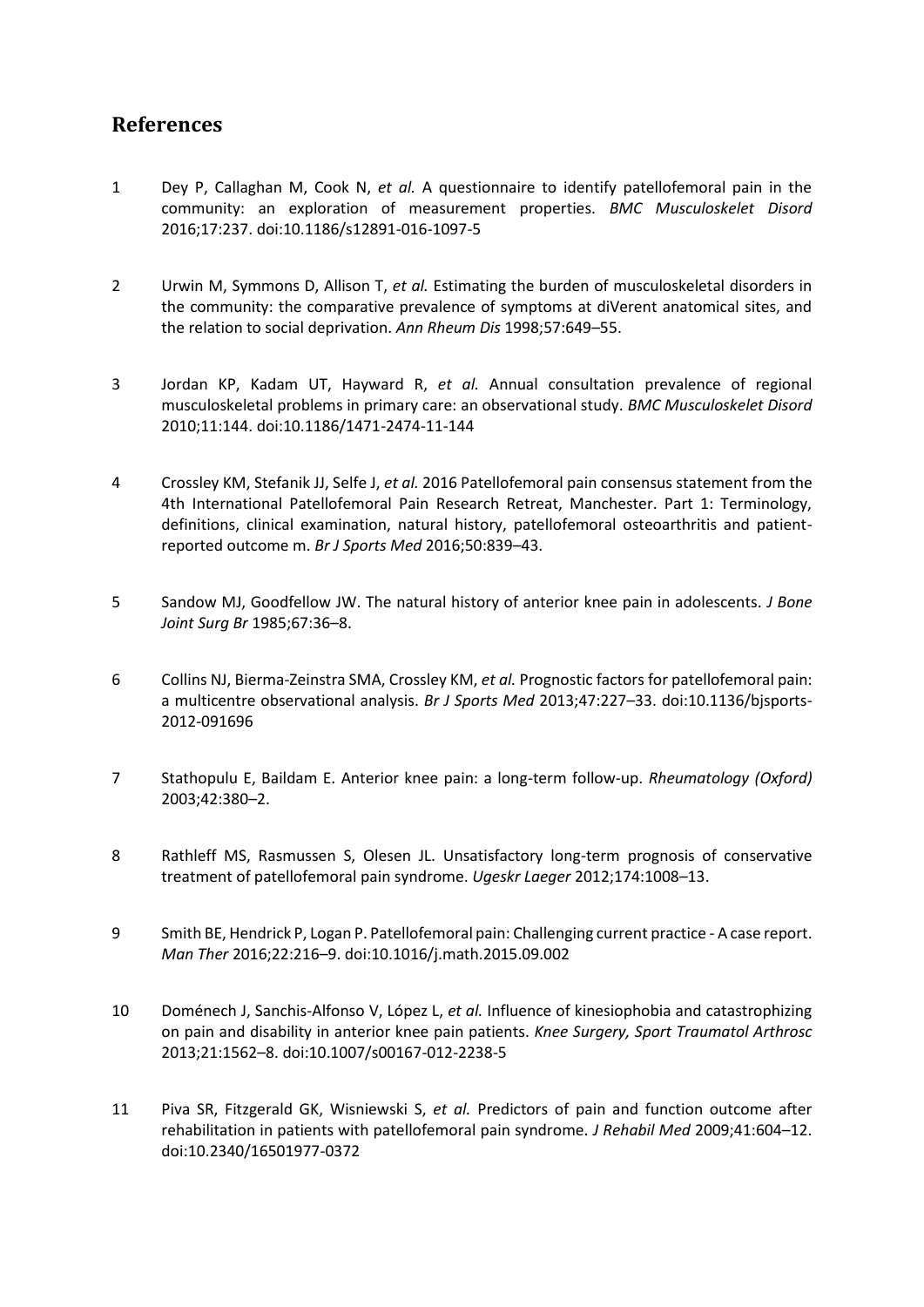- 12 Piva SR, Fitzgerald GK, Irrgang JJ, *et al.* Associates of Physical Function and Pain in Patients with Patellofemoral Pain Syndrome. *Arch Phys Med Rehabil* 2009;90:285–95. doi:10.1016/j.apmr.2008.08.214
- 13 Quartana PJ, Campbell CM, Edwards RR. Pain catastrophizing: a critical review. *Expert Rev Neurother* 2009;9:745–58. doi:10.1586/ern.09.34
- 14 Moseley GL, Arntz A. The context of a noxious stimulus affects the pain it evokes. *PAIN®* 2007;133:64–71.
- 15 Harvie DS, Broecker M, Smith RT, *et al.* Bogus visual feedback alters onset of movement-evoked pain in people with neck pain. *Psychol Sci* 2015;:0956797614563339.
- 16 Lobanov O V, Zeidan F, McHaffie JG, *et al.* From cue to meaning: Brain mechanisms supporting the construction of expectations of pain. *PAIN®* 2014;155:129–36.
- 17 Chou R, Shekelle P. Will this patient develop persistent disabling low back pain? *JAMA* 2010;303:1295–302. doi:10.1001/jama.2010.344
- 18 Mallows A, Debenham J, Walker T, *et al.* Association of psychological variables and outcome in tendinopathy: a systematic review. *Br J Sports Med* 2016;:bjsports – 2016.
- 19 Wertli MM, Rasmussen-Barr E, Weiser S, *et al.* The role of fear avoidance beliefs as a prognostic factor for outcome in patients with nonspecific low back pain: a systematic review. *spine J* 2014;14:816–36.
- 20 Osborn M, Smith JA. The personal experience of chronic benign lower back pain: An interpretative phenomenological analysis. *Br J Pain* 2015;9:65–83.
- 21 Smith JA, Osborn M. Pain as an assault on the self: An interpretative phenomenological analysis of the psychological impact of chronic benign low back pain. *Psychol Heal* 2007;22:517–34.
- 22 Jones S, Hanchard N, Hamilton S, *et al.* A qualitative study of patients' perceptions and priorities when living with primary frozen shoulder. *BMJ Open* 2013;3:e003452.
- 23 Walker J, Holloway I, Sofaer B. In the system: the lived experience of chronic back pain from the perspectives of those seeking help from pain clinics. *Pain* 1999;80:621–8.
- 24 Walker J, Sofaer B, Holloway I. The experience of chronic back pain: accounts of loss in those seeking help from pain clinics. *Eur J Pain* 2006;10:199.
- 25 Nijs J, Roussel N, Paul van Wilgen C, *et al.* Thinking beyond muscles and joints: Therapists' and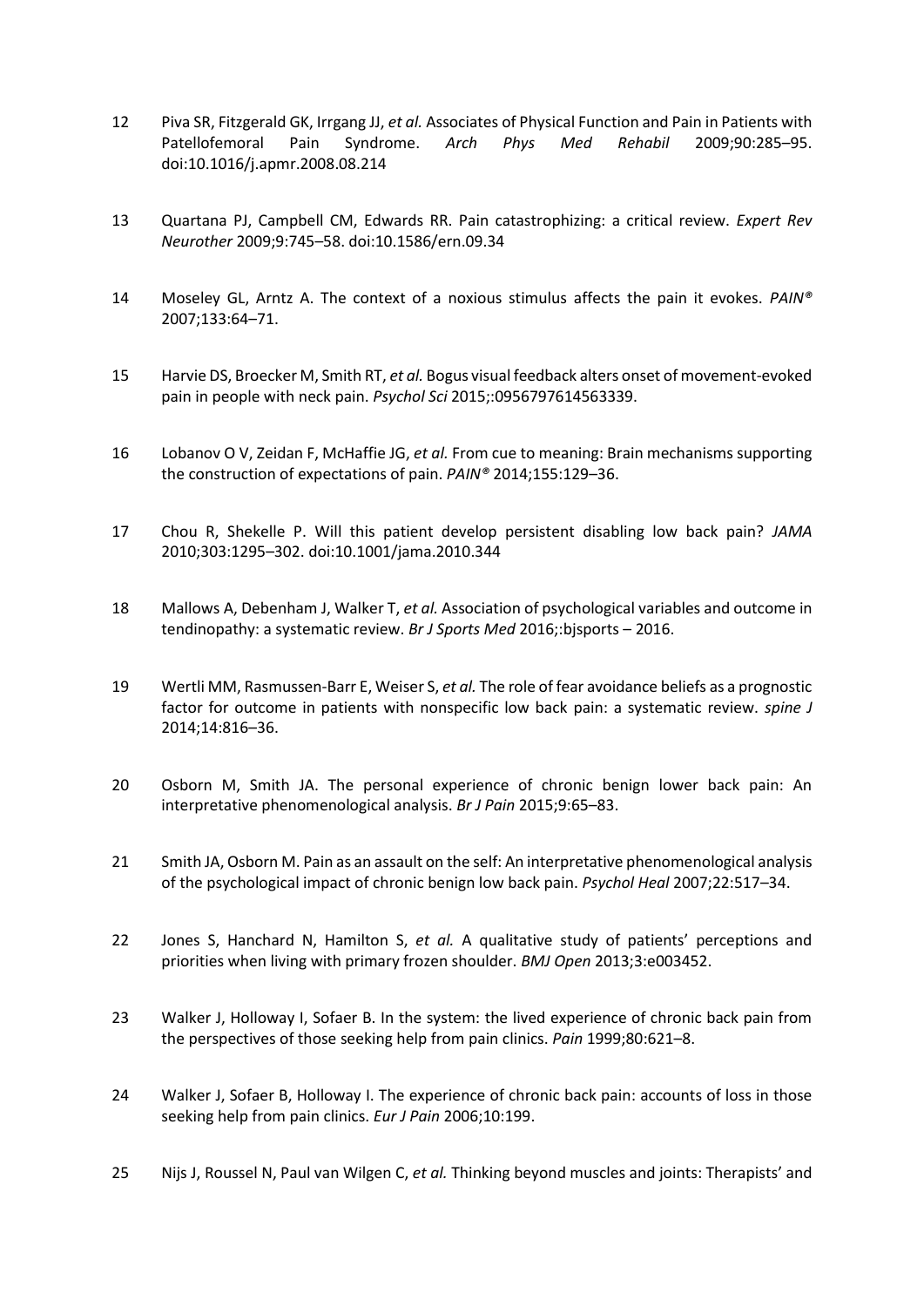patients' attitudes and beliefs regarding chronic musculoskeletal pain are key to applying effective treatment. *Man Ther* 2013;18:96–102.

- 26 Thorne S, Kirkham SR, MacDonald-Emes J. Focus on qualitative methods. Interpretive description: a noncategorical qualitative alternative for developing nursing knowledge. *Res Nurs Health* 1997;20:169–77.
- 27 Braun V, Clarke V. Using thematic analysis in psychology. *Qual Res Psychol* 2006;3:77–101.
- 28 Tong A, Sainsbury P, Craig J. Consolidated criteria for reporting qualitative research (COREQ): a 32-item checklist for interviews and focus groups. *Int J Qual Heal care* 2007;19:349–57.
- 29 Mc Auliffe S, Synott A, Casey H, *et al.* Beyond the tendon: Experiences and perceptions of people with persistent Achilles tendinopathy. *Musculoskelet Sci Pract* 2017;29:108–14.
- 30 Leary MR, Tangney JP. *Handbook of self and identity*. Guilford Press 2011.
- 31 Baumeister RF. *The self in social psychology*. 1999.
- 32 Stryker S, Burke PJ. The past, present, and future of an identity theory. *Soc Psychol Q* 2000;:284–97.
- 33 Lamé IE, Peters ML, Vlaeyen JWS, *et al.* Quality of life in chronic pain is more associated with beliefs about pain, than with pain intensity. *Eur J Pain* 2005;9:15–24.
- 34 Aldrich S, Eccleston C. Making sense of everyday pain. *Soc Sci Med* 2000;50:1631–41.
- 35 Charmaz K. From the' sick role' to stories of self: Understanding the self in illness. *Rutgers Ser Self Soc Identity* 1999;2:209–39.
- 36 Johansson EE, Hamberg K, Westman G, *et al.* The meanings of pain: an exploration of women's descriptions of symptoms. *Soc Sci Med* 1999;48:1791–802.
- 37 Robertson CJ, Hurley M, Jones F. People's beliefs about the meaning of crepitus in patellofemoral pain and the impact of these beliefs on their behaviour: A qualitative study. *Musculoskelet Sci Pract* 2017;28:59–64. doi:10.1016/j.msksp.2017.01.012
- 38 Webster BS, Bauer AZ, Choi Y, *et al.* Iatrogenic consequences of early magnetic resonance imaging in acute, work-related, disabling low back pain. *Spine (Phila Pa 1976)* 2013;38:1939– 46.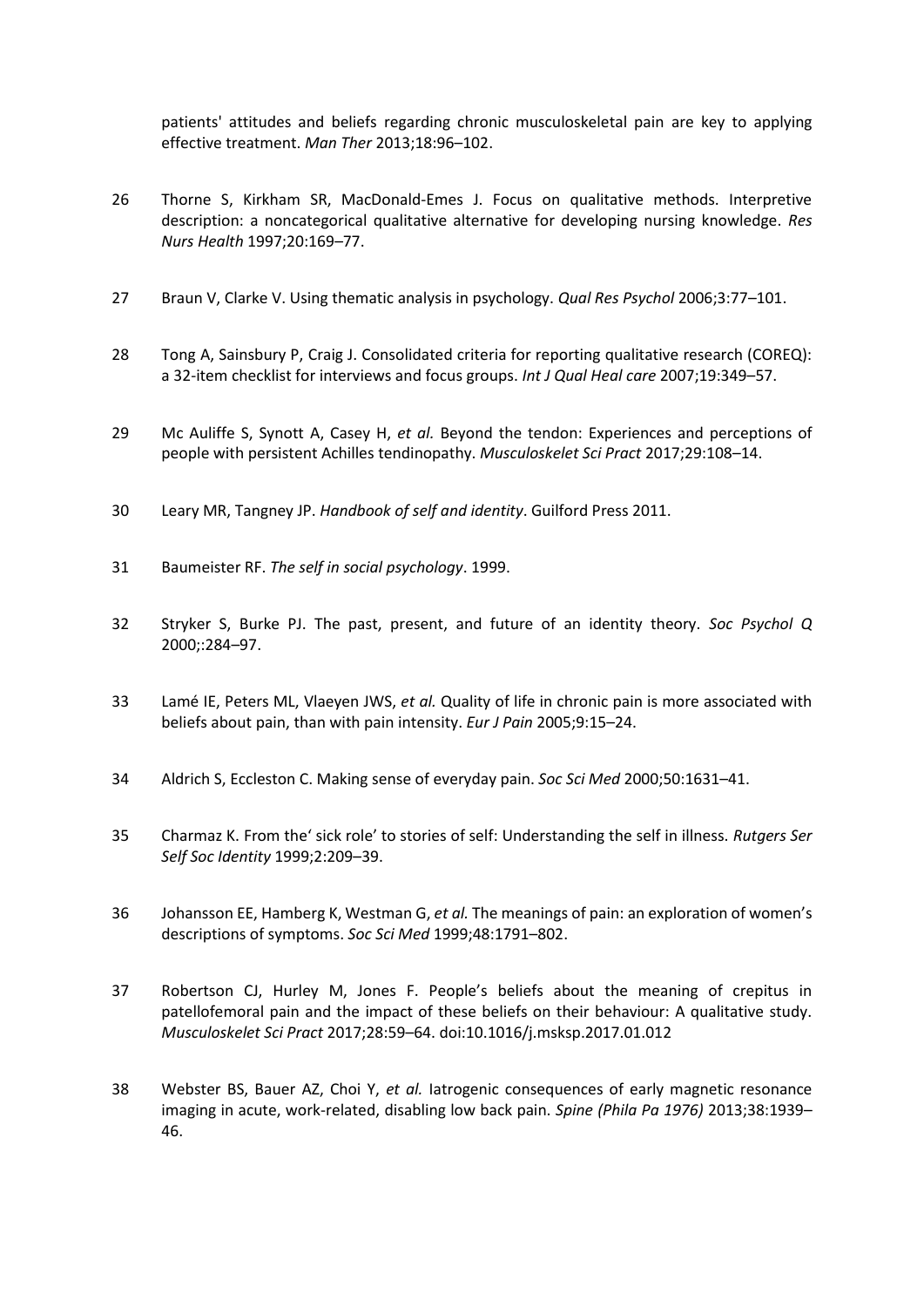- 39 Roy R. *Chronic pain, loss and suffering*. University of Toronto Press 2004.
- 40 Harris S, Morley S, Barton SB. Role loss and emotional adjustment in chronic pain. *Pain* 2003;105:363–70.
- 41 Bunzli S, Smith A, Schütze R, *et al.* Beliefs underlying pain-related fear and how they evolve: a qualitative investigation in people with chronic back pain and high pain-related fear. *BMJ Open* 2015;5.
- 42 Bunzli S, Watkins R, Smith A, *et al.* Lives on hold: a qualitative synthesis exploring the experience of chronic low-back pain. *Clin J Pain* 2013;29:907–16.
- 43 van Wilgen CP, van Ittersum MW, Kaptein AA, *et al.* Illness perceptions in patients with fibromyalgia and their relationship to quality of life and catastrophizing. *Arthritis Rheum* 2008;58:3618–26.
- 44 Doménech J, Sanchis-Alfonso V, Espejo BBB, *et al.* Changes in catastrophizing and kinesiophobia are predictive of changes in disability and pain after treatment in patients with anterior knee pain. *Knee Surg Sports Traumatol Arthrosc* 2014;22:2295–300. doi:10.1007/s00167-014-2968-7
- 45 Smith BE, Hendrick P, Bateman M, *et al.* Current Management Strategies for Patellofemoral Pain: An online survey of 99 practising UK physiotherapists. *BioMed Cent Musculoskelet Disord* 2017;18. doi:10.1186/s12891-017-1539-8
- 46 Doménech J, Sanchis-Alfonso V, Espejo B. Influence of Psychological Factors on Pain and Disability in Anterior Knee Pain Patients. In: *Anterior Knee Pain and Patellar Instability*. London: : Springer London 2011. 123–35. doi:10.1007/978-0-85729-507-1\_9
- 47 van der Heijden RA, Oei EHG, Bron EE, *et al.* No Difference on Quantitative Magnetic Resonance Imaging in Patellofemoral Cartilage Composition Between Patients With Patellofemoral Pain and Healthy Controls. *Am J Sports Med* 2016;44:1172–8. doi:10.1177/0363546516632507
- 48 van der Heijden RA, de Kanter JLM, Bierma-Zeinstra SMA, *et al.* Structural Abnormalities on Magnetic Resonance Imaging in Patients With Patellofemoral Pain: A Cross-sectional Case-Control Study. *Am J Sports Med* 2016;44:2339–46. doi:10.1177/0363546516646107
- 49 Lin IB, O'Sullivan PB, Coffin JA, *et al.* Disabling chronic low back pain as an iatrogenic disorder: a qualitative study in Aboriginal Australians. *BMJ Open* 2013;3:1–8.
- 50 Littlewood C, Lowe A, Moore J. Rotator cuff disorders: a survey of current UK physiotherapy practice. *Shoulder Elb* 2012;4:64–71. doi:10.1111/j.1758-5740.2011.00164.x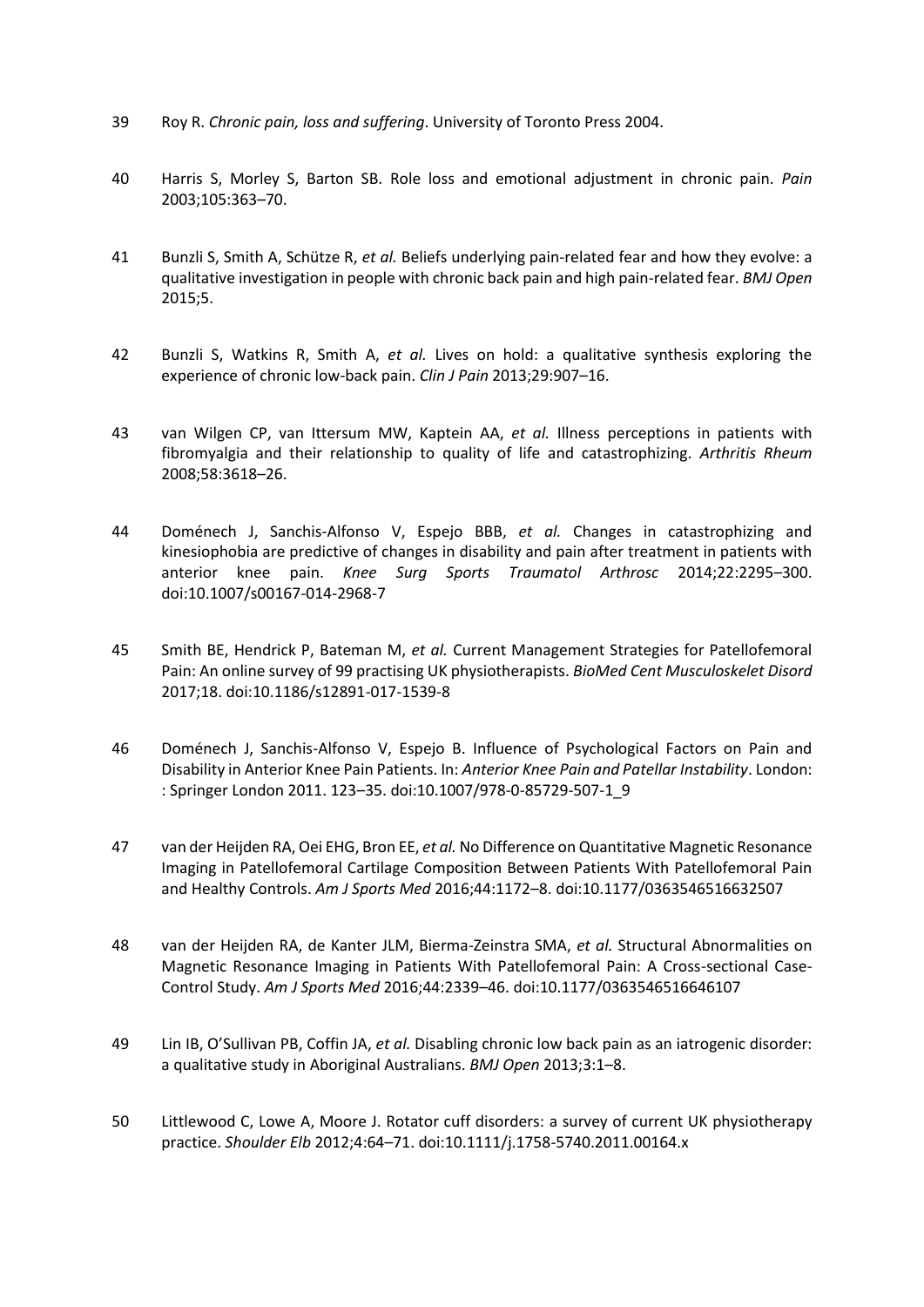- 51 Leeuw M, Goossens MEJB, Linton SJ, *et al.* The fear-avoidance model of musculoskeletal pain: current state of scientific evidence. *J Behav Med* 2007;30:77–94. doi:10.1007/s10865-006- 9085-0
- 52 Vlaeyen JW, Linton SJ. Fear-avoidance and its consequences in chronic musculoskeletal pain: a state of the art. *Pain* 2000;85:317–32.
- 53 Herrington L, Nester C. Q-angle undervalued? The relationship between Q-angle and mediolateral position of the patella. *Clin Biomech (Bristol, Avon)* 2004;19:1070–3. doi:10.1016/j.clinbiomech.2004.07.010
- 54 Gabbett TJ. The training-injury prevention paradox: should athletes be training smarter and harder? *Br J Sports Med* 2016;50:273–80. doi:10.1136/bjsports-2015-095788
- 55 Arnstein P, Caudill M, Mandle CL, *et al.* Self efficacy as a mediator of the relationship between pain intensity, disability and depression in chronic pain patients. *Pain* 1999;80:483–91.
- 56 National Institute for Clinical Excellence. Osteoarthritis: care and management. 2014.
- 57 Miles CL, Pincus T, Carnes D, *et al.* Can we identify how programmes aimed at promoting selfmanagement in musculoskeletal pain work and who benefits? A systematic review of subgroup analysis within RCTs. *Eur J Pain* 2011;15. doi:10.1016/j.ejpain.2011.01.016
- 58 Smith BE, Hendrick P, Bateman M, *et al.* Study protocol: a mixed methods feasibility study for a loaded self-managed exercise programme for patellofemoral pain. *Pilot Feasibility Stud* 2017;4. doi:10.1186/s40814-017-0167-2